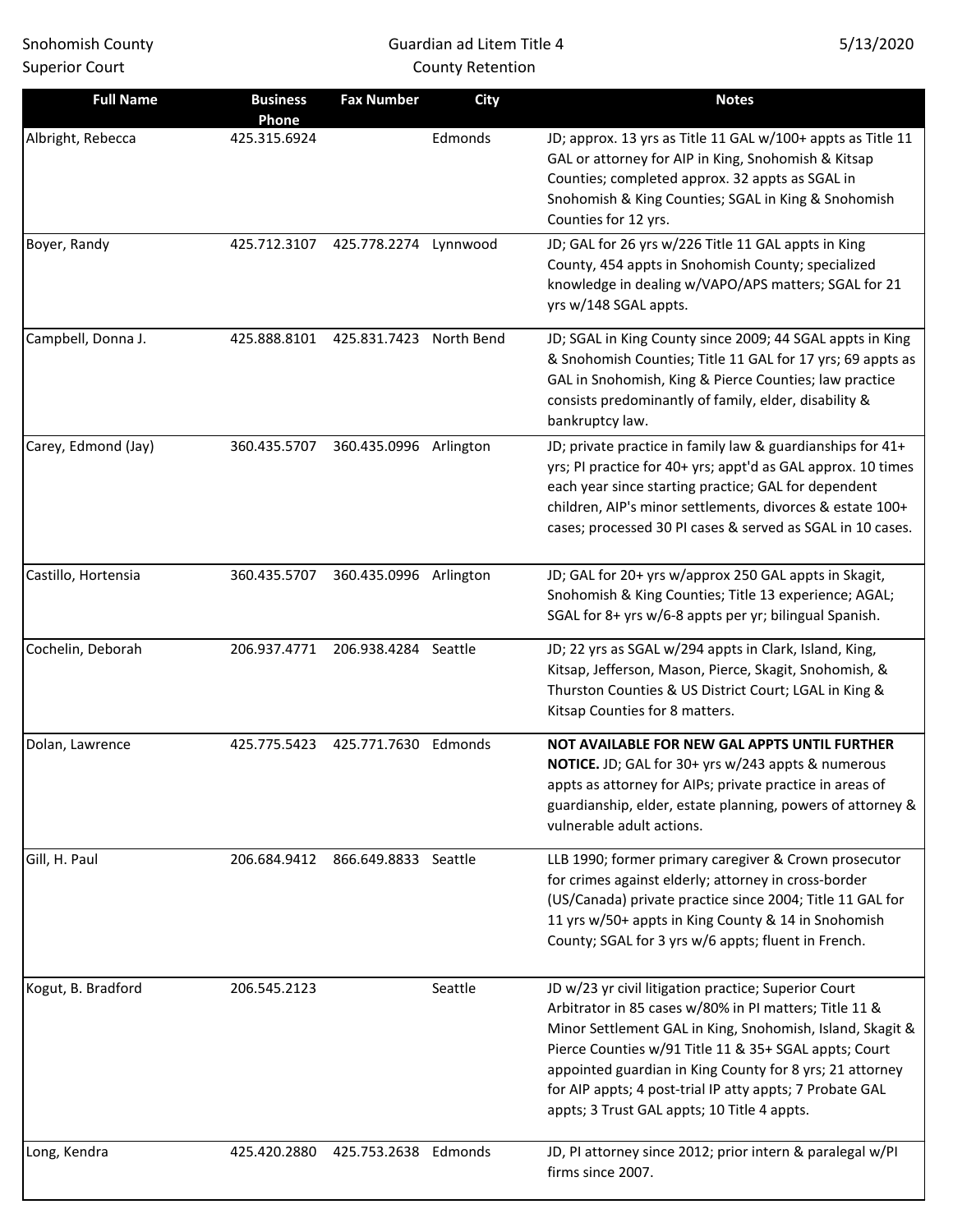| <b>Snohomish County</b><br><b>Superior Court</b> |                       |                        | Guardian ad Litem Title 4<br><b>County Retention</b> | 5/13/2020                                                                                                                                                                                                                                                                                                                                                                                                                                    |
|--------------------------------------------------|-----------------------|------------------------|------------------------------------------------------|----------------------------------------------------------------------------------------------------------------------------------------------------------------------------------------------------------------------------------------------------------------------------------------------------------------------------------------------------------------------------------------------------------------------------------------------|
| <b>Full Name</b>                                 | <b>Business</b>       | <b>Fax Number</b>      | <b>City</b>                                          | <b>Notes</b>                                                                                                                                                                                                                                                                                                                                                                                                                                 |
| Lovekin, Osgood S.                               | Phone<br>206.447.1560 | 206.447.1523 Seattle   |                                                      | NOT AVAILABLE FOR NEW GAL APPTS UNTIL FURTHER<br>NOTICE. JD; 25+ yrs' experience as Title 11, Title 4 &<br>Settlement GAL w/121 appts in King, Snohomish & Kitsap<br>Counties; 23 yrs as SGAL w/49 appts in King & Snohomish<br>Counties; private practice since 1982 in areas of family law,<br>paternity cases, adoptions & guardianships.                                                                                                 |
| Phillips, Steven G.                              | 360.435.5707          | 360.435.0996 Arlington |                                                      | JD; 24 yrs' experience as GAL w/190+ appts in Snohomish,<br>Skagit & King Counties & 5 SGAL appts; private practice in<br>family, criminal, estate planning, guardianship & real<br>estate law, Social Security & civil litigation.                                                                                                                                                                                                          |
| Read, Jo-Hanna                                   | 206.739.7547          | 253.244.9828 Seattle   |                                                      | JD; plaintiff personal injury attorney for 25+ yrs; served as<br>SGAL in 250+ cases & Title 4 GAL in 30+ cases in King,<br>Kitsap & Snohomish Counties.                                                                                                                                                                                                                                                                                      |
| Thibodaux, P. Jayson                             | 360.568.2831          | 360.568.2803 Snohomish |                                                      | Cannot be appt'd in Snohomish County Legal Services<br>cases. JD; 9 yrs in private practice concentrating in<br>Domestic Relations & Juvenile law; Attorney GAL on<br>Dependency & Termination Registry since 2010 for 100+<br>children; prior VGAL; appt'd as Title 4 GAL in a variety of<br>family, civil & dependency matters; appt'd 17 times as Title<br>26 GAL; represents legally free children & children involved<br>in dependency. |
| Thomas, J. Steven                                | 360.568.0546          | 360.568.0544 Snohomish |                                                      | JD; 45+ yrs' experience in guardianship matters & 30+ yrs<br>as SGAL; has conducted investigations in both Title 11 &<br>Minor Settlement matters. GAL for 30+ yrs w 100+ GAL<br>appts in Kitsap, Island, Skagit & Snohomish Counties.<br>Minor Settlement GAL Retainer negotiable.                                                                                                                                                          |
| Wiener, Bruce                                    | 425.271.8900          | 425.228.8493 Renton    |                                                      | JD; personal injury defense attorney for 9 yrs; personal<br>injury plaintiff attorney for 28 yrs in CA & WA; served as<br>GAL for 29 yrs in 75+ matters; also serves as mediator &<br>arbitrator.                                                                                                                                                                                                                                            |
| Wong, Faye J.                                    | 206.335.3888          |                        | Mercer Island                                        | NOT AVAILABLE FOR NEW GAL APPTS UNTIL JULY 1, 2020.<br>JD; 19+ yrs in private practice in complex personal injury<br>matters involving minors & adults w/physical or<br>developmental disabilities or mental impairment; 29 appts<br>as GAL in King & Snohomish Counties; conversational in                                                                                                                                                  |

Cantonese & Toisanese.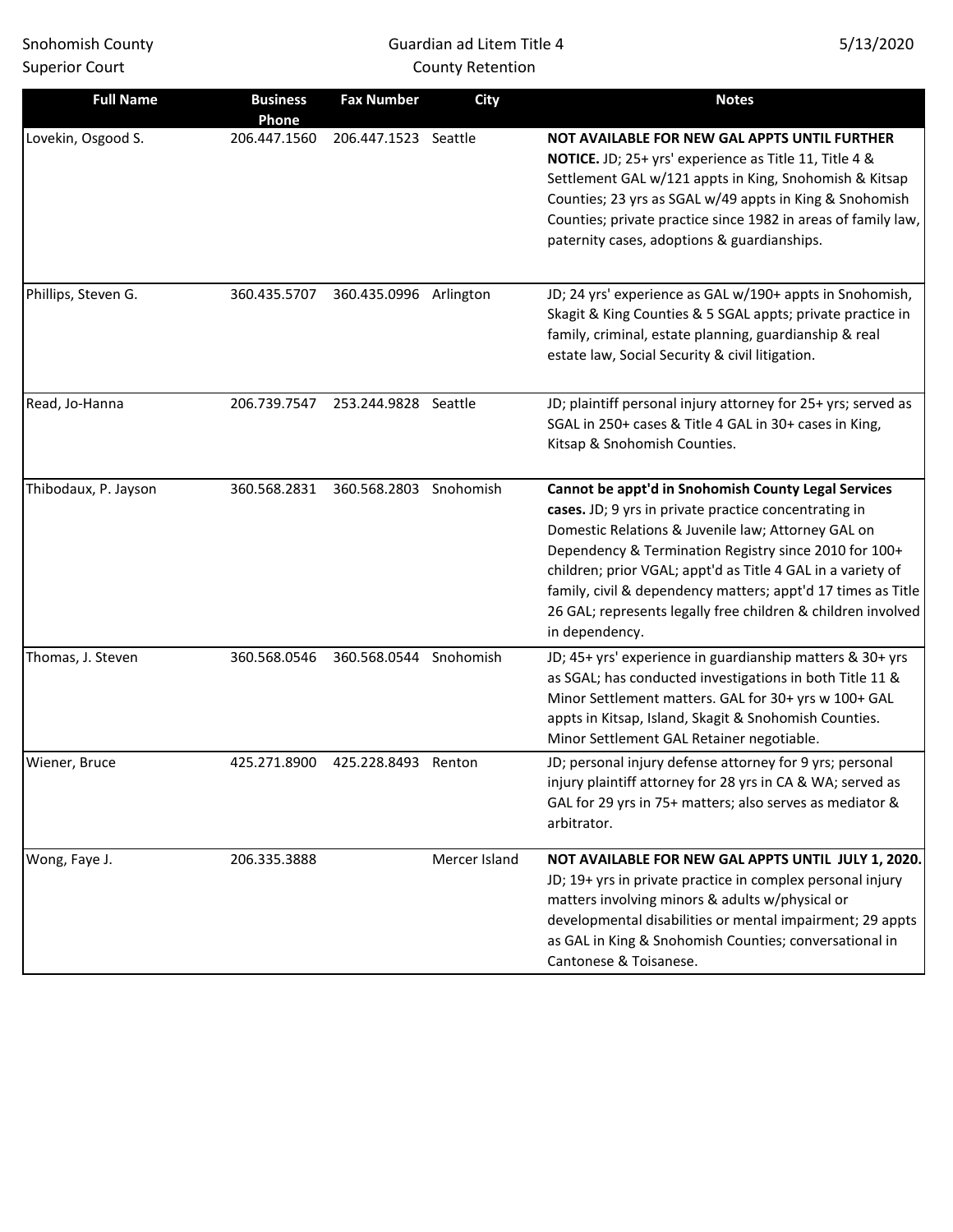# Guardian ad Litem Title 11 County Retention

| <b>Full Name</b>    | <b>Business</b><br>Phone | <b>Fax Number</b>       | <b>City</b> | <b>Notes</b>                                                                                                                                                                                                                                                                                                                                |
|---------------------|--------------------------|-------------------------|-------------|---------------------------------------------------------------------------------------------------------------------------------------------------------------------------------------------------------------------------------------------------------------------------------------------------------------------------------------------|
| Albright, Rebecca   | 425.315.6924             |                         | Edmonds     | JD; approx. 13 yrs as Title 11 GAL w/100+ appts as Title 11<br>GAL or attorney for AIP in King, Snohomish & Kitsap<br>Counties; completed approx. 32 appts as SGAL in<br>Snohomish & King Counties; SGAL in King & Snohomish<br>Counties for 12 yrs.                                                                                        |
| Boyer, Randy        | 425.712.3107             | 425.778.2274 Lynnwood   |             | JD; GAL for 26 yrs w/226 Title 11 GAL appts in King<br>County, 454 appts in Snohomish County; specialized<br>knowledge in dealing w/VAPO/APS matters; SGAL for 21<br>yrs w/148 SGAL appts.                                                                                                                                                  |
| Campbell, Donna J.  | 425.888.8101             | 425.831.7423 North Bend |             | JD; SGAL in King County since 2009; 44 SGAL appts in King<br>& Snohomish Counties; Title 11 GAL for 17 yrs; 69 appts as<br>GAL in Snohomish, King & Pierce Counties; law practice<br>consists predominantly of family, elder, disability &<br>bankruptcy law.                                                                               |
| Carey, Edmond (Jay) | 360.435.5707             | 360.435.0996 Arlington  |             | JD; private practice in family law & guardianships for 41+<br>yrs; PI practice for 40+ yrs; appt'd as GAL approx. 10 times<br>each year since starting practice; GAL for dependent<br>children, AIP's minor settlements, divorces & estate 100+<br>cases; processed 30 PI cases & served as SGAL in 10 cases.                               |
| Castillo, Hortensia | 360.435.5707             | 360.435.0996 Arlington  |             | JD; GAL for 20+ yrs w/approx 250 GAL appts in Skagit,<br>Snohomish & King Counties; Title 13 experience; AGAL;<br>SGAL for 8+ yrs w/6-8 appts per yr; bilingual Spanish.                                                                                                                                                                    |
| Coyne, Curtis J.    | 360.682.2476             | 360.386.1056 Coupeville |             | NOT AVAILABLE FOR NEW GAL APPTS UNTIL JUNE 15,<br>2020. JD; 19+ yrs as Title 11 GAL & SGAL; 165+ appts since<br>2000 in Island, King, Island, Skagit & Snohomish Counties;<br>practiced law in King County for 30+ yrs in probate,<br>guardianship, estate planning & personal injury.                                                      |
| Dolan, Lawrence     | 425.775.5423             | 425.771.7630            | Edmonds     | NOT AVAILABLE FOR NEW GAL APPTS UNTIL FURTHER<br>NOTICE. JD; GAL for 30+ yrs w/243 appts & numerous<br>appts as attorney for AIPs; private practice in areas of<br>guardianship, elder, estate planning, powers of attorney &<br>vulnerable adult actions.                                                                                  |
| Effertz, Amanda K.  | 425.259.5106             | 425.339.4145 Everett    |             | NOT AVAILABLE FOR NEW GAL APPTS UNTIL FURTHER<br>NOTICE. JD; approx. 30 appts as GAL; private practice in<br>estate planning, guardianship & family law; former<br>Snohomish County Superior Court law clerk.                                                                                                                               |
| Farris, Michelle    | 206.522.4638             | 206.260.3058 Seattle    |             | NOT AVAILABLE FOR NEW GAL APPTS UNTIL FURTHER<br>NOTICE. JD; private practice focused on estate planning,<br>guardianship, probate & elder law; GAL for 13 yrs w/250+<br>appts in King, Snohomish, Skagit, Island & Whatcom<br>Counties.                                                                                                    |
| Fisher, Carole      | 206.799.4898             | 425.688.3922 Bellevue   |             | JD, RN, arbitrator; 18 yrs' experience as Title 11 GAL; Minor<br>Settlement GAL for 20+ yrs w/95+ SGAL appts; on GAL<br>Registries for King, Kitsap, Pierce & Snohomish Counties<br>w/250+ appts; private practice for 30+ yrs in personal<br>injury & medical negligence & for 24 yrs in contested Social<br>Security disability hearings. |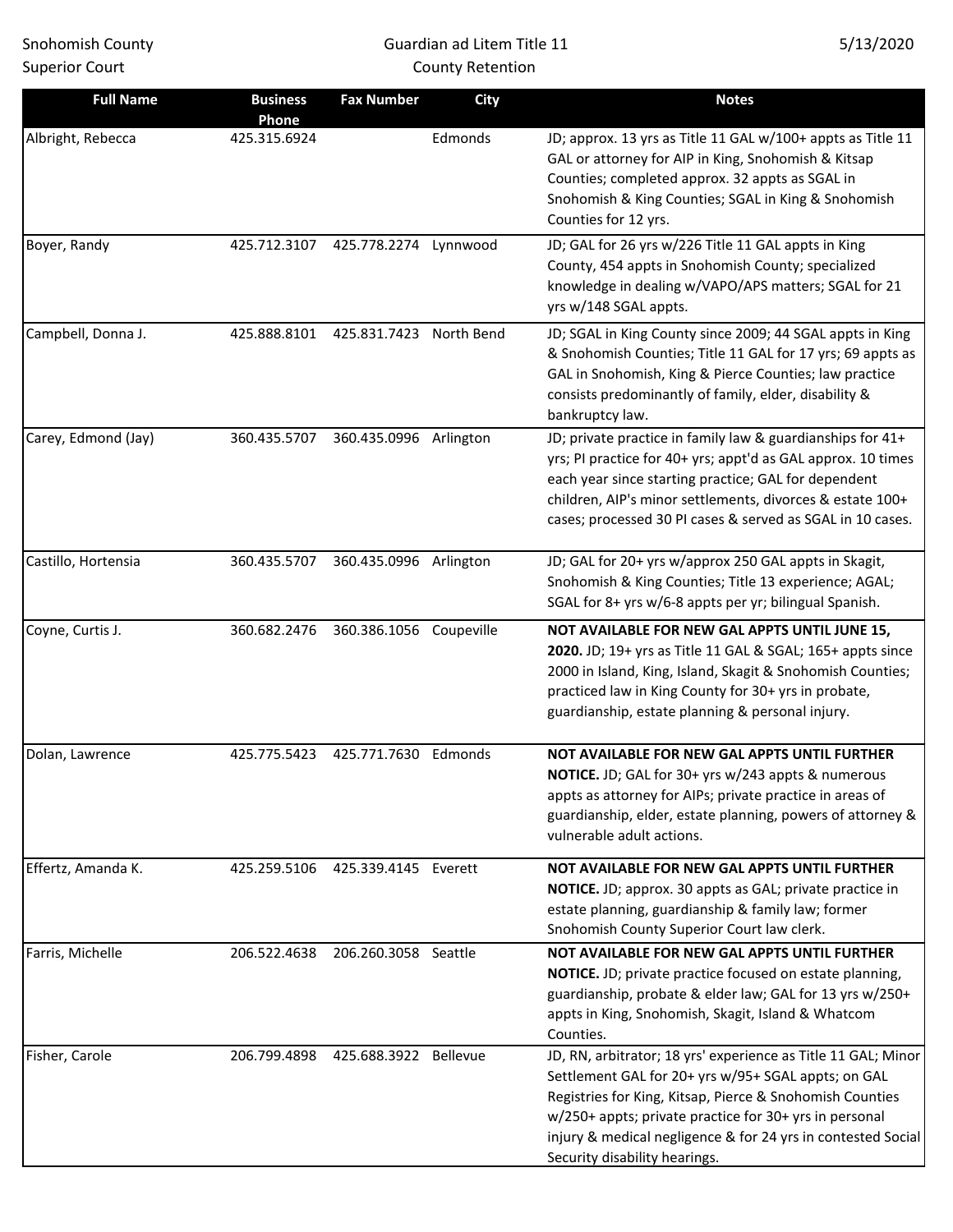# Guardian ad Litem Title 11 County Retention

| <b>Full Name</b>   | <b>Business</b><br>Phone | <b>Fax Number</b>    | <b>City</b> | <b>Notes</b>                                                                                                                                                                                                                                                                                                                                                                                                                                                                                 |
|--------------------|--------------------------|----------------------|-------------|----------------------------------------------------------------------------------------------------------------------------------------------------------------------------------------------------------------------------------------------------------------------------------------------------------------------------------------------------------------------------------------------------------------------------------------------------------------------------------------------|
| Fowler, Margaret   | 425.737.0303             | 425.355.6667 Everett |             | TITLE 26 APPTS LIMITED TO CASES W/SPECIAL NEEDS<br>CHILDREN. PLEASE CALL FIRST FOR AVAILABILITY. BS<br>Education; training in Special Ed, mental health, supervised<br>visitation, & family mediation; GAL since 2003 w/150+<br>appts in Snohomish, Skagit & Island Counties in family law<br>(100+) & guardianship matters (100+).                                                                                                                                                          |
| Gill, H. Paul      | 206.684.9412             | 866.649.8833 Seattle |             | LLB 1990; former primary caregiver & Crown prosecutor<br>for crimes against elderly; attorney in cross-border<br>(US/Canada) private practice since 2004; Title 11 GAL for<br>11 yrs w/50+ appts in King County & 14 in Snohomish<br>County; SGAL for 3 yrs w/6 appts; fluent in French.                                                                                                                                                                                                     |
| Graves, Sage M.    | 425.744.5658             |                      | Lynnwood    | JD; associate attorney practicing in elder law, estate<br>planning, guardianships & probate; 18 appts as Title 11<br>GAL.                                                                                                                                                                                                                                                                                                                                                                    |
| Jackson, James A.  | 206.382.2600             | 206.223.3929 Seattle |             | JD, LLM; private practice attorney since 1992 w/focus in<br>guardianships, probates, estate planning & related real<br>estate, business & corporate matters; King County GAL<br>w/85 appts; has also served in numerous cases as attorney<br>for AIP.                                                                                                                                                                                                                                        |
| Kogut, B. Bradford | 206.545.2123             |                      | Seattle     | JD w/23 yr civil litigation practice; Superior Court<br>Arbitrator in 85 cases w/80% in PI matters; Title 11 &<br>Minor Settlement GAL in King, Snohomish, Island, Skagit &<br>Pierce Counties w/91 Title 11 & 35+ SGAL appts; Court<br>appointed guardian in King County for 8 yrs; 21 attorney<br>for AIP appts; 4 post-trial IP atty appts; 7 Probate GAL<br>appts; 3 Trust GAL appts; 10 Title 4 appts.                                                                                  |
| Lieske, Jenna N.   | 425.332.2000             | 425.225.6810         | Mill Creek  | JD; former law clerk w/Snohomish County; private practice<br>in family law, guardianship & estate matters.                                                                                                                                                                                                                                                                                                                                                                                   |
| Lovekin, Osgood S. | 206.447.1560             | 206.447.1523 Seattle |             | NOT AVAILABLE FOR NEW GAL APPTS UNTIL FURTHER<br>NOTICE. JD; 25+ yrs' experience as Title 11, Title 4 &<br>Settlement GAL w/121 appts in King, Snohomish & Kitsap<br>Counties; 23 yrs as SGAL w/49 appts in King & Snohomish<br>Counties; private practice since 1982 in areas of family law,<br>paternity cases, adoptions & guardianships.                                                                                                                                                 |
| Mahamed, Liban A.  | 206.235.4531             |                      | Edmonds     | MS/BA; 25 appts as GAL in Snohomish, Whatcom & Skagit<br>Counties; WA Registered Court Interpreter for Somali.                                                                                                                                                                                                                                                                                                                                                                               |
| Marsh, Shannon     | 425.259.9194             |                      | Everett     | JD in private practice; 6 GAL appts in King and Snohomish<br>Counties; has worked w/elderly, impaired & disabled<br>individuals in various roles since 2010; has acted as<br>attorney for petitioner in guardianship matter; NW Justice<br>volunteer attorney for parties seeking guardianship of<br>children; former Senior Regulatory Affairs Associate,<br>patient navigator, & volunteer w/Seattle Community Law<br>Center; former Senior Attorney w/WA Appellate Project,<br>1994-2003. |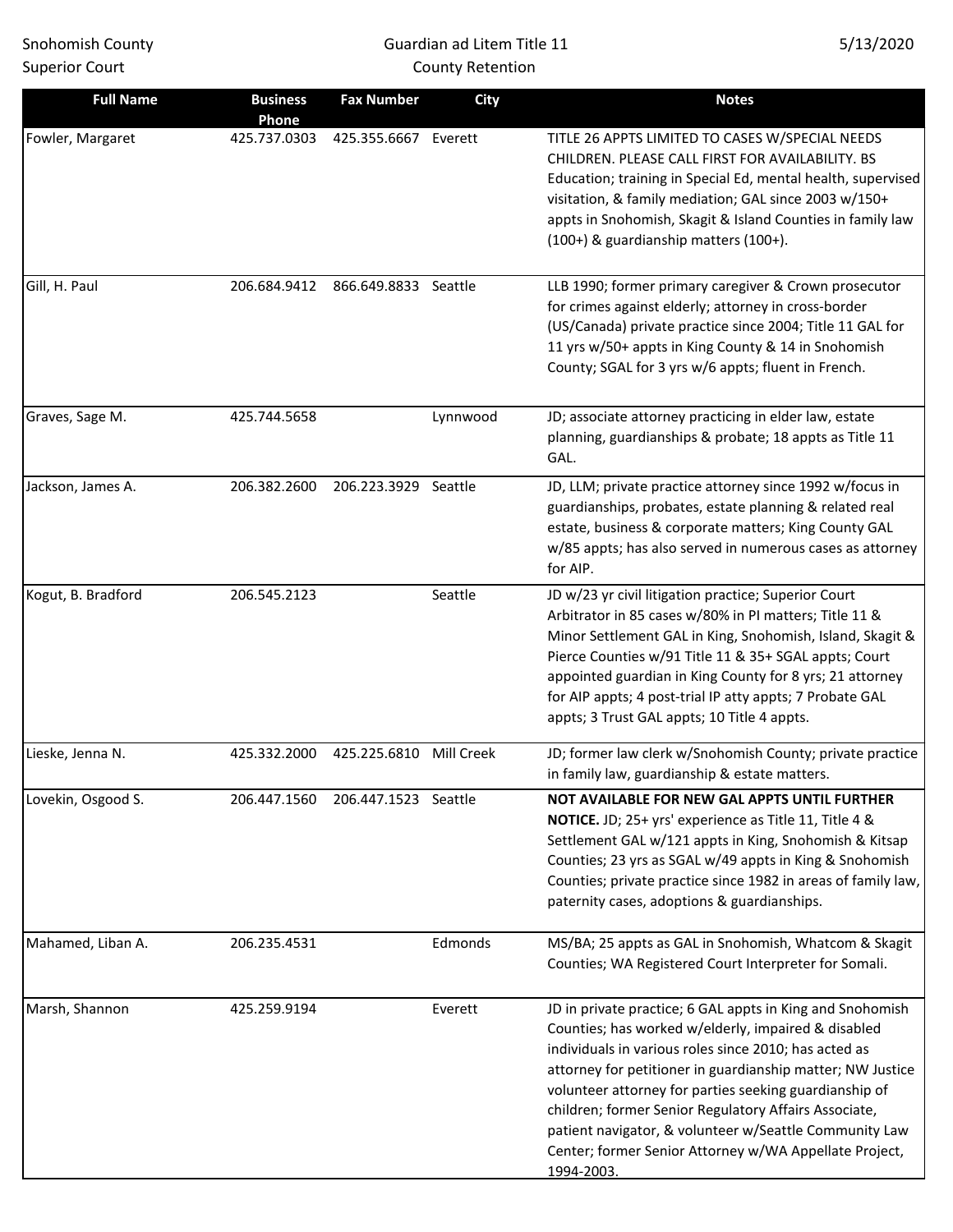# Guardian ad Litem Title 11 County Retention

| <b>Full Name</b>             | <b>Business</b><br>Phone | <b>Fax Number</b>                   | <b>City</b>   | <b>Notes</b>                                                                                                                                                                                                                                                                                                                                                                               |
|------------------------------|--------------------------|-------------------------------------|---------------|--------------------------------------------------------------------------------------------------------------------------------------------------------------------------------------------------------------------------------------------------------------------------------------------------------------------------------------------------------------------------------------------|
| Nelson, Lauri                | 206.351.0881             |                                     | Seattle       | JD; 13 Title 11 GAL appts in Snohomish & Whatcom<br>Counties; 7+ yrs as Audit, Probate & Guardianship<br>Supervisor for King County Clerk's Office; HR Manager, King<br>County Dept of Adult & Juvenile Detention, 2005-2011.                                                                                                                                                              |
| Phillips, Steven G.          | 360.435.5707             | 360.435.0996 Arlington              |               | JD; 24 yrs' experience as GAL w/190+ appts in Snohomish,<br>Skagit & King Counties & 5 SGAL appts; private practice in<br>family, criminal, estate planning, guardianship & real<br>estate law, Social Security & civil litigation.                                                                                                                                                        |
| Prukop, Jr., Harold "Hal" K. | 425.577.4686             | 425.837.9699                        | Issaquah      | JD, licensed in California since 1994, in Washington since<br>1997; practicing family law w/primary focus now in<br>guardianships/estate planning/elder law/probate; certified<br>senior advisor for financial services; 5+ yrs of experience as<br>GAL w/ approx. 40 appts in King and Snohomish Counties.<br>Private pay rates depend on complexity of case & party's<br>ability to pay. |
| Rochelle, Perri              | 360.651.8657             | 866.327.6808 Tulalip                |               | Title 11 GAL for 20 yrs w/285 appts in King, Skagit,<br>Snohomish, Whatcom & Kitsap Counties;<br>experience w/elderly & special needs populations.                                                                                                                                                                                                                                         |
| Shea, Terrye                 | 206.702.7764             |                                     | Seattle       | JD, LLM; 6 GAL appts in King & Snohomish Counties;<br>former assistant counsel, claims specialist & contact<br>representative with SSA 1989-2018; former IRS agent,<br>group manager, tax auditor & tax technician; add'l costs<br>for mileage, copies, faxes, postage & filing fees.                                                                                                      |
| Thomas, J. Steven            | 360.568.0546             | 360.568.0544                        | Snohomish     | JD; 45+ yrs' experience in guardianship matters & 30+ yrs<br>as SGAL; has conducted investigations in both Title 11 &<br>Minor Settlement matters. GAL for 30+ yrs w 100+ GAL<br>appts in Kitsap, Island, Skagit & Snohomish Counties.<br>Minor Settlement GAL Retainer negotiable.                                                                                                        |
| Waxler, Loren                |                          | 360.947.7919  425.252.0588  Everett |               | JD; 32 yrs as GAL; served as GAL in approx. 349 cases<br>w/approx. one-third of those cases as minor settlement<br>matters.                                                                                                                                                                                                                                                                |
| Wong, Faye J.                | 206.335.3888             |                                     | Mercer Island | NOT AVAILABLE FOR NEW GAL APPTS UNTIL JULY 1, 2020.<br>JD; 19+ yrs in private practice in complex personal injury<br>matters involving minors & adults w/physical or<br>developmental disabilities or mental impairment; 29 appts<br>as GAL in King & Snohomish Counties; conversational in<br>Cantonese & Toisanese.                                                                      |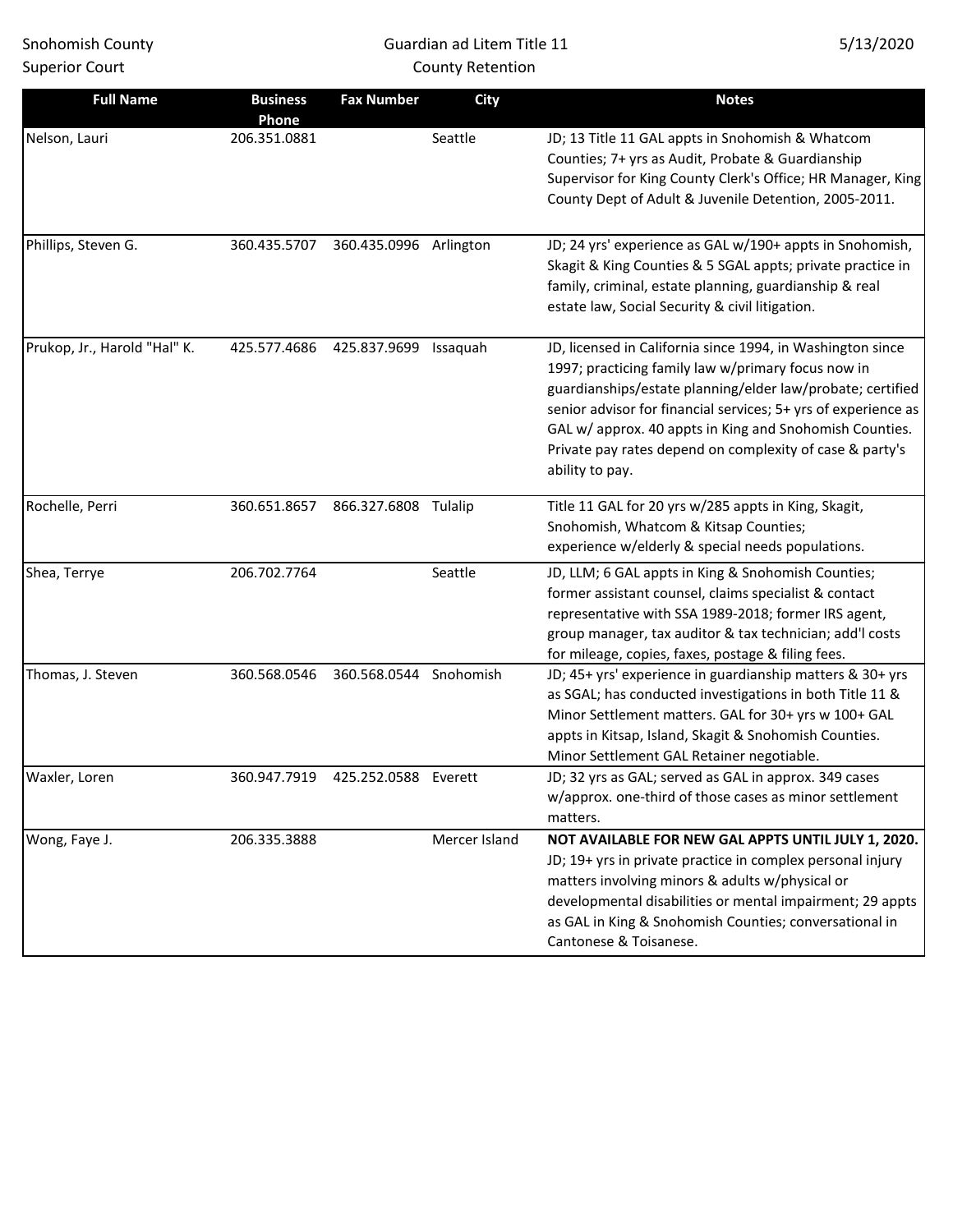### Guardian ad Litem Title 11 Private Retention

| <b>Full Name</b>    | <b>Business</b><br>Phone | <b>Fax Number</b>      | <b>City</b> | <b>11PVT</b><br><b>Hourly Rate</b> | <b>11PVT</b><br>Retainer | <b>Notes</b>                                                                                                                                                                                                                                                                                                                       |
|---------------------|--------------------------|------------------------|-------------|------------------------------------|--------------------------|------------------------------------------------------------------------------------------------------------------------------------------------------------------------------------------------------------------------------------------------------------------------------------------------------------------------------------|
| Albright, Rebecca   | 425.315.6924             |                        | Edmonds     | \$<br>200.00                       |                          | JD; approx. 13 yrs as Title 11 GAL<br>w/100+ appts as Title 11 GAL or<br>attorney for AIP in King, Snohomish<br>& Kitsap Counties; completed<br>approx. 32 appts as SGAL in<br>Snohomish & King Counties; SGAL in<br>King & Snohomish Counties for 12<br>yrs.                                                                      |
| Benjamin, Andrew    | 206.622.8953             | 206.622.1365 Seattle   |             | \$<br>300.00                       |                          | JD; 30+ yrs in general litigation<br>practice emphasizing plaintiff<br>PI; 311 Title 11 GAL appts & total<br>of 604 appts in King, Snohomish,<br>Pierce, Grays Harbor & Kitsap<br>counties as Title 11, Title 26 &<br>Minor Settlement GAL; 21 yrs as<br>SGAL w/289 SGAL appts in King,<br>Kitsap, Pierce & Snohomish<br>Counties. |
| Boyer, Randy        | 425.712.3107             | 425.778.2274 Lynnwood  |             | \$<br>275.00                       |                          | JD; GAL for 26 yrs w/226 Title 11<br>GAL appts in King County, 454 appts<br>in Snohomish County; specialized<br>knowledge in dealing w/VAPO/APS<br>matters; SGAL for 21 yrs w/148<br>SGAL appts.                                                                                                                                   |
| Campbell, Donna J.  | 425.888.8101             | 425.831.7423           | North Bend  | \$<br>200.00                       |                          | JD; SGAL in King County since<br>2009; 44 SGAL appts in King &<br>Snohomish Counties; Title 11 GAL<br>for 17 yrs; 69 appts as GAL in<br>Snohomish, King & Pierce Counties;<br>law practice consists predominantly<br>of family, elder, disability &<br>bankruptcy law.                                                             |
| Carey, Edmond (Jay) | 360.435.5707             | 360.435.0996 Arlington |             | \$<br>245.00                       |                          | JD; private practice in family law &<br>guardianships for 41+ yrs; PI<br>practice for 40+ yrs; appt'd as GAL<br>approx. 10 times each year since<br>starting practice; GAL for<br>dependent children, AIP's minor<br>settlements, divorces & estate 100+<br>cases; processed 30 PI cases &<br>served as SGAL in 10 cases.          |
| Castillo, Hortensia | 360.435.5707             | 360.435.0996 Arlington |             | \$<br>245.00                       |                          | JD; GAL for 20+ yrs w/approx 250<br>GAL appts in Skagit, Snohomish &<br>King Counties; Title 13 experience;<br>AGAL; SGAL for 8+ yrs w/6-8 appts<br>per yr; bilingual Spanish.                                                                                                                                                     |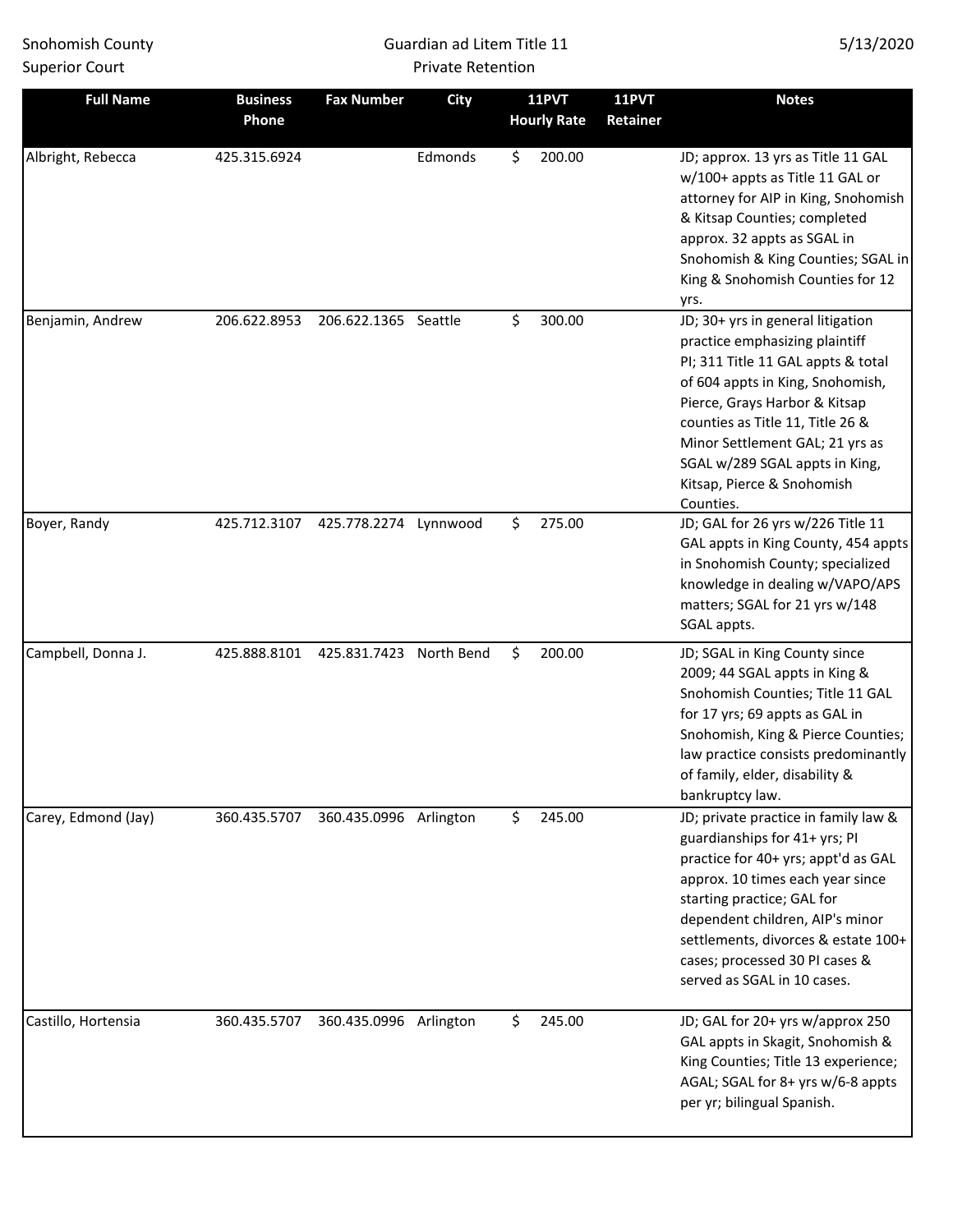### Guardian ad Litem Title 11 Private Retention

| <b>Full Name</b>   | <b>Business</b><br>Phone | <b>Fax Number</b>       | <b>City</b> | <b>11PVT</b><br><b>Hourly Rate</b> | <b>11PVT</b><br>Retainer | <b>Notes</b>                                                                                                                                                                                                                                                                                                   |
|--------------------|--------------------------|-------------------------|-------------|------------------------------------|--------------------------|----------------------------------------------------------------------------------------------------------------------------------------------------------------------------------------------------------------------------------------------------------------------------------------------------------------|
| Coyne, Curtis J.   | 360.682.2476             | 360.386.1056 Coupeville |             | \$<br>200.00                       |                          | <b>NOT AVAILABLE FOR NEW GAL</b><br>APPTS UNTIL JUNE 15, 2020.<br>JD; 19+ yrs as Title 11 GAL & SGAL;<br>165+ appts since 2000 in Island,<br>King, Island, Skagit & Snohomish<br>Counties; practiced law in King<br>County for 30+ yrs in probate,<br>guardianship, estate planning &<br>personal injury.      |
| DeFreece, Renee    | 425.259.9194             | 425.259.6240 Everett    |             | \$<br>225.00                       |                          | PLEASE CALL FIRST FOR<br>AVAILABILITY. JD; private practice<br>primarily in family law,<br>guardianships, probate & estate<br>planning since 2007 in Snohomish<br>County; has served as Title 13 GAL;<br>appt'd as Title 11 GAL in 50+ cases<br>& Title 26 GAL in 50+ cases in<br>Snohomish & Skagit Counties. |
| Dolan, Lawrence    | 425.775.5423             | 425.771.7630 Edmonds    |             | \$<br>275.00                       |                          | JD; GAL for 30+ yrs w/243 appts &<br>numerous appts as attorney for<br>AIPs; private practice in areas of<br>guardianship, elder, estate<br>planning, powers of attorney &<br>vulnerable adult actions.                                                                                                        |
| Effertz, Amanda K. | 425.259.5106             | 425.339.4145            | Everett     | \$<br>200.00                       |                          | <b>NOT AVAILABLE FOR NEW GAL</b><br><b>APPTS UNTIL FURTHER NOTICE.</b><br>JD; approx. 30 appts as GAL; private<br>practice in estate planning,<br>guardianship & family law; former<br>Snohomish County Superior Court<br>law clerk.                                                                           |
| Farris, Michelle   | 206.522.4638             | 206.260.3058 Seattle    |             | \$<br>250.00                       |                          | <b>NOT AVAILABLE FOR NEW GAL</b><br><b>APPTS UNTIL FURTHER NOTICE. JD;</b><br>private practice focused on estate<br>planning, guardianship, probate &<br>elder law; GAL for 13 yrs w/250+<br>appts in King, Snohomish, Skagit,<br>Island & Whatcom Counties.                                                   |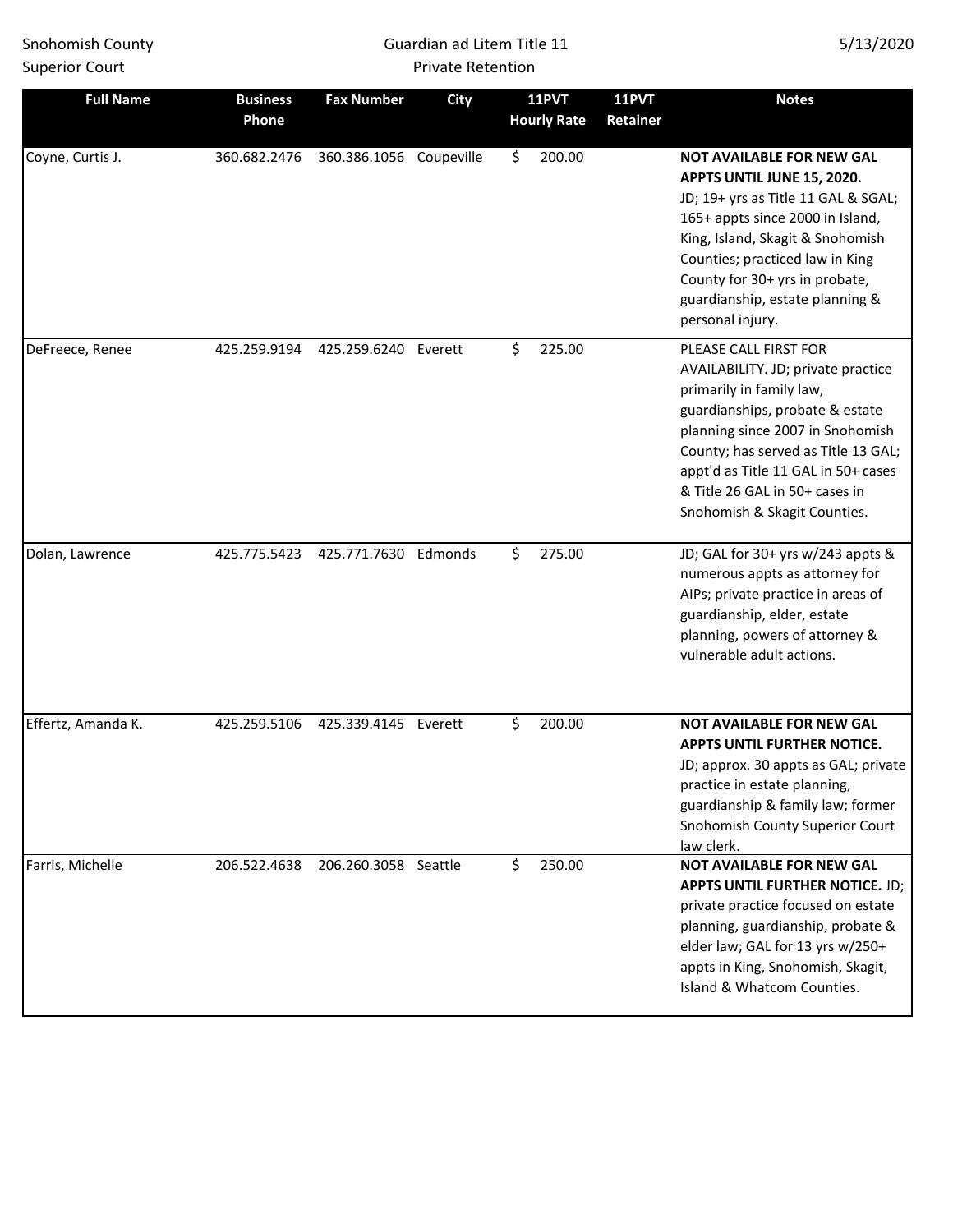### Guardian ad Litem Title 11 Private Retention

| <b>Full Name</b>  | <b>Business</b><br>Phone | <b>Fax Number</b>     | <b>City</b> | <b>11PVT</b><br><b>Hourly Rate</b> | <b>11PVT</b><br>Retainer | <b>Notes</b>                                                                                                                                                                                                                                                                                                                                                      |
|-------------------|--------------------------|-----------------------|-------------|------------------------------------|--------------------------|-------------------------------------------------------------------------------------------------------------------------------------------------------------------------------------------------------------------------------------------------------------------------------------------------------------------------------------------------------------------|
| Fisher, Carole    | 206.799.4898             | 425.688.3922 Bellevue |             | \$<br>325.00                       |                          | JD, RN, arbitrator; 18 yrs'<br>experience as Title 11 GAL; Minor<br>Settlement GAL for 20+ yrs w/95+<br>SGAL appts; on GAL Registries for<br>King, Kitsap, Pierce & Snohomish<br>Counties w/250+ appts; private<br>practice for 30+ yrs in personal<br>injury & medical negligence & for<br>24 yrs in contested Social Security<br>disability hearings.           |
| Fowler, Margaret  | 425.737.0303             | 425.355.6667 Everett  |             | \$<br>125.00                       |                          | \$ 2,000.00 TITLE 26 APPTS LIMITED TO CASES<br>W/SPECIAL NEEDS CHILDREN.<br>PLEASE CALL FIRST FOR<br>AVAILABILITY. BS<br>Education; training in Special Ed,<br>mental health, supervised visitation,<br>& family mediation; GAL since 2003<br>w/150+ appts in Snohomish, Skagit<br>& Island Counties in family law<br>(100+) & guardianship matters<br>$(100+)$ . |
| Gill, H. Paul     | 206.684.9412             | 866.649.8833 Seattle  |             | \$<br>200.00                       |                          | LLB 1990; former primary<br>caregiver & Crown prosecutor for<br>crimes against elderly; attorney in<br>cross-border (US/Canada) private<br>practice since 2004; Title 11 GAL for<br>11 yrs w/50+ appts in King County &<br>14 in Snohomish County; SGAL for 3<br>yrs w/6 appts; fluent in French.                                                                 |
| Graves, Sage M.   | 425.744.5658             |                       | Lynnwood    | \$<br>250.00                       |                          | JD; associate attorney practicing in<br>elder law, estate planning,<br>guardianships & probate; 18 appts<br>as Title 11 GAL.                                                                                                                                                                                                                                      |
| Jackson, James A. | 206.382.2600             | 206.223.3929 Seattle  |             | \$<br>295.00                       |                          | JD, LLM; private practice attorney<br>since 1992 w/focus in<br>guardianships, probates, estate<br>planning & related real estate,<br>business & corporate matters; King<br>County GAL w/85 appts; has also<br>served in numerous cases as<br>attorney for AIP.                                                                                                    |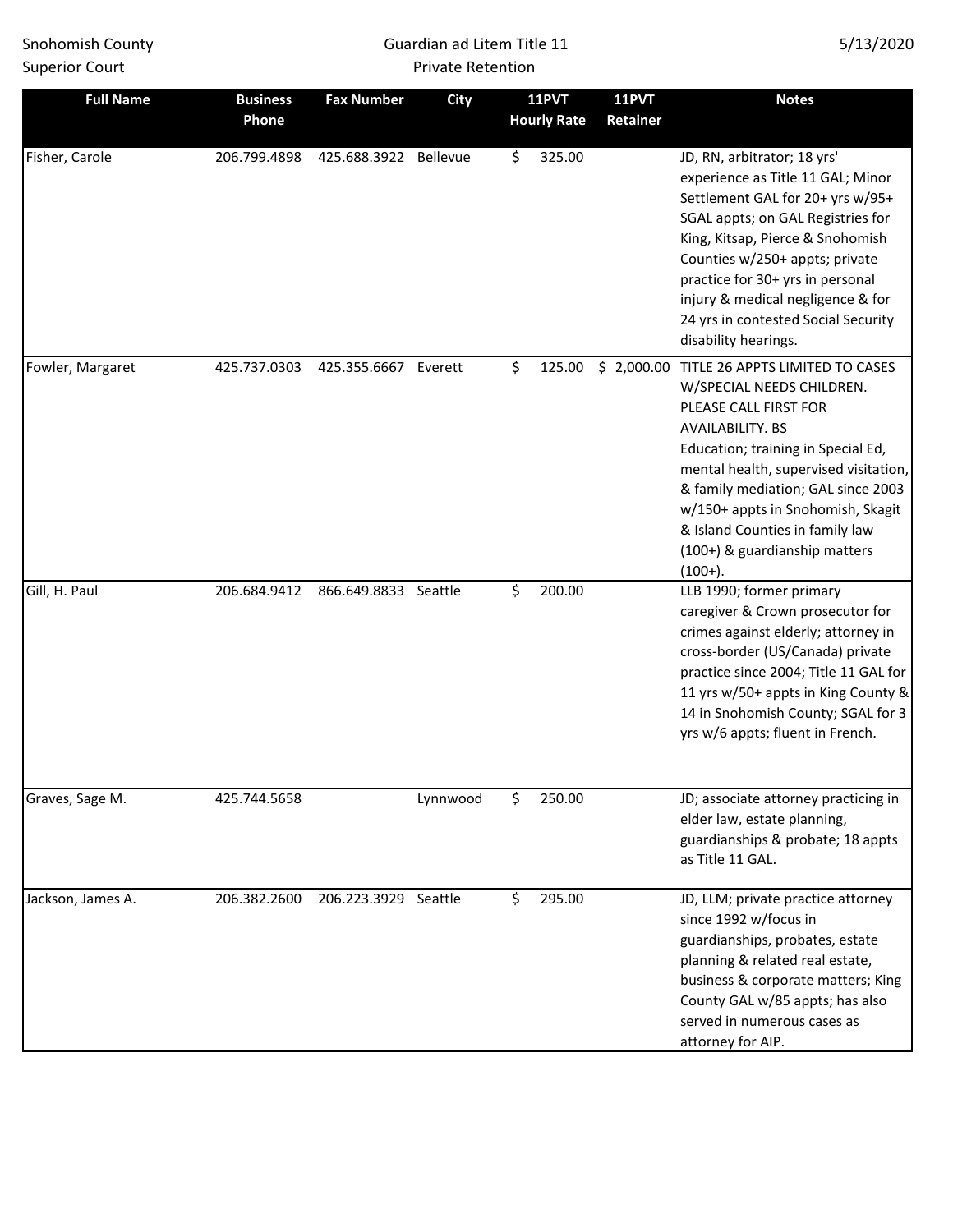### Guardian ad Litem Title 11 Private Retention

| <b>Full Name</b>   | <b>Business</b><br>Phone | <b>Fax Number</b>    | City       | <b>11PVT</b><br><b>Hourly Rate</b> | <b>11PVT</b><br>Retainer | <b>Notes</b>                                                                                                                                                                                                                                                                                                                                                                                                                                                                                                       |
|--------------------|--------------------------|----------------------|------------|------------------------------------|--------------------------|--------------------------------------------------------------------------------------------------------------------------------------------------------------------------------------------------------------------------------------------------------------------------------------------------------------------------------------------------------------------------------------------------------------------------------------------------------------------------------------------------------------------|
| Kogut, B. Bradford | 206.545.2123             |                      | Seattle    | \$<br>375.00                       |                          | JD w/23 yr civil litigation practice;<br>Superior Court Arbitrator in 85<br>cases w/80% in PI matters; Title 11<br>& Minor Settlement GAL in King,<br>Snohomish, Island, Skagit & Pierce<br>Counties w/91 Title 11 & 35+ SGAL<br>appts; Court appointed guardian in<br>King County for 8 yrs; 21 attorney<br>for AIP appts; 4 post-trial IP atty<br>appts; 7 Probate GAL appts; 3 Trust<br>GAL appts; 10 Title 4 appts.                                                                                            |
| Lieske, Jenna N.   | 425.332.2000             | 425.225.6810         | Mill Creek | \$<br>190.00                       |                          | JD; former law clerk w/Snohomish<br>County; private practice in family<br>law, guardianship & estate matters.                                                                                                                                                                                                                                                                                                                                                                                                      |
| Lovekin, Osgood S. | 206.447.1560             | 206.447.1523 Seattle |            | \$<br>200.00                       |                          | <b>NOT AVAILABLE FOR NEW GAL</b><br>APPTS UNTIL FURTHER NOTICE.<br>JD; 25+ yrs' experience as Title 11,<br>Title 4 & Settlement GAL w/121<br>appts in King, Snohomish & Kitsap<br>Counties; 23 yrs as SGAL w/49 appts<br>in King & Snohomish Counties;<br>private practice since 1982 in areas<br>of family law, paternity cases,<br>adoptions & guardianships.                                                                                                                                                    |
| Mahamed, Liban A.  | 206.235.4531             |                      | Edmonds    | \$<br>100.00                       |                          | MS/BA; 25 appts as GAL in<br>Snohomish, Whatcom & Skagit<br>Counties; WA Registered Court<br>Interpreter for Somali.                                                                                                                                                                                                                                                                                                                                                                                               |
| Marsh, Shannon     | 425.259.9194             |                      | Everett    | \$<br>200.00                       | $\ddot{\varsigma}$       | 600.00 JD in private practice; 6 GAL appts<br>in King and Snohomish Counties;<br>has worked w/elderly, impaired &<br>disabled individuals in various roles<br>since 2010; has acted as attorney<br>for petitioner in guardianship<br>matter; NW Justice volunteer<br>attorney for parties seeking<br>guardianship of children; former<br>Senior Regulatory Affairs Associate,<br>patient navigator, & volunteer<br>w/Seattle Community Law Center;<br>former Senior Attorney w/WA<br>Appellate Project, 1994-2003. |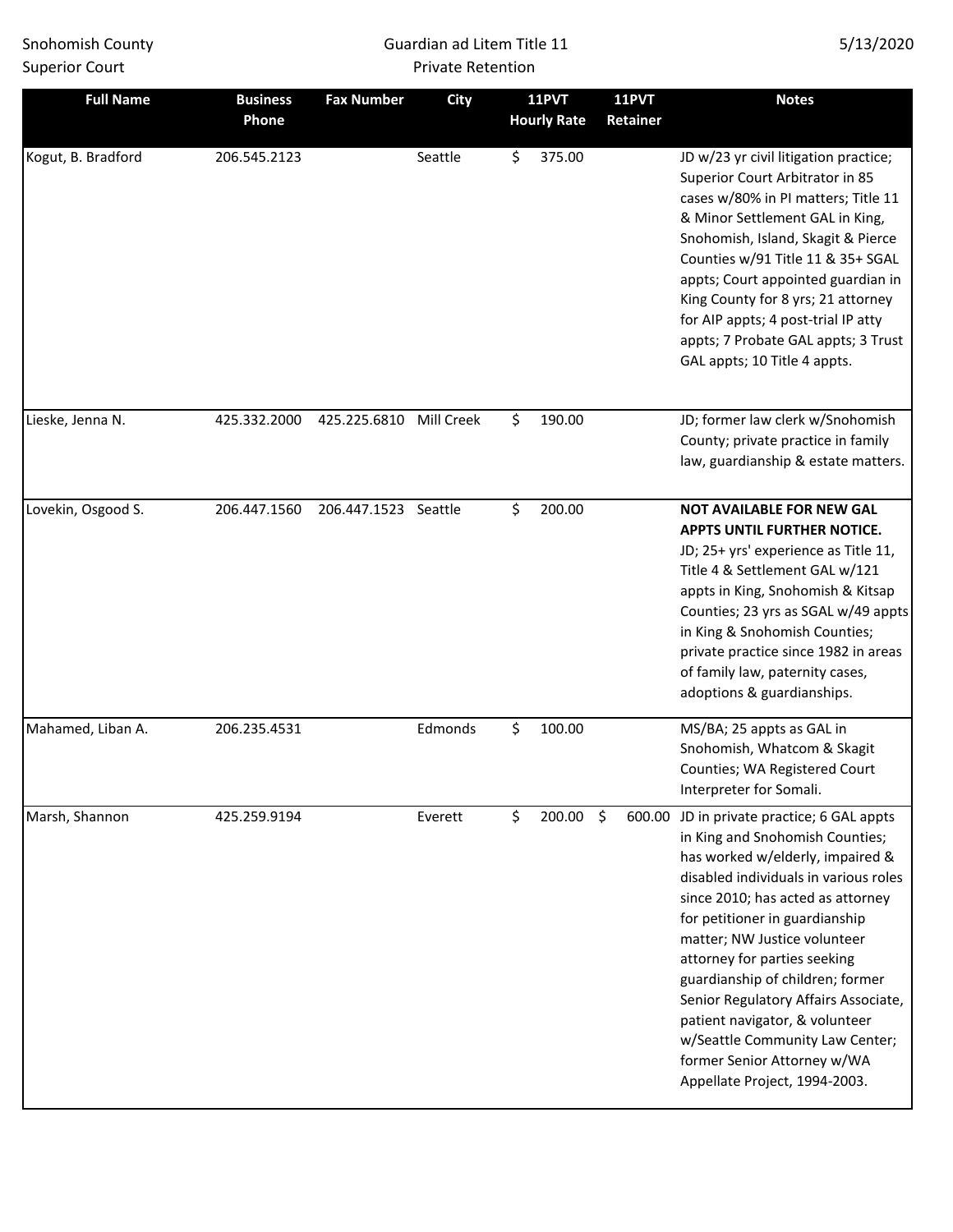### Guardian ad Litem Title 11 Private Retention

| <b>Full Name</b>             | <b>Business</b><br>Phone | <b>Fax Number</b>      | <b>City</b> | <b>11PVT</b><br><b>Hourly Rate</b> | 11PVT<br>Retainer | <b>Notes</b>                                                                                                                                                                                                                                                                                                                                                                                                      |
|------------------------------|--------------------------|------------------------|-------------|------------------------------------|-------------------|-------------------------------------------------------------------------------------------------------------------------------------------------------------------------------------------------------------------------------------------------------------------------------------------------------------------------------------------------------------------------------------------------------------------|
| Maxwell, Melanie A.          | 206.327.0852             |                        | Seattle     | \$<br>250.00                       |                   | $$3,750.00$ JD; 20+ yrs' experience as Title 11<br>GAL & counsel for guardianships<br>w/20+ appts in King, Snohomish &<br>Thurston Counties; Title 13 training;<br>approx 18 yrs' experience w/10-15<br>appts in King, Snohomish &<br>Thurston Counties as Title 26 GAL; ;<br>private practice in litigation &<br>Transactional work in Title 11 & 26<br>matters.                                                 |
| Nelson, Lauri                | 206.351.0881             |                        | Seattle     | \$<br>250.00                       |                   | \$ 1,000.00 JD; 13 Title 11 GAL appts in<br>Snohomish & Whatcom<br>Counties; 7+ yrs as Audit, Probate &<br>Guardianship Supervisor for King<br>County Clerk's Office; HR Manager,<br>King County Dept of Adult &<br>Juvenile Detention, 2005-2011.                                                                                                                                                                |
| Phillips, Steven G.          | 360.435.5707             | 360.435.0996 Arlington |             | \$<br>245.00                       |                   | \$1,000.00 JD; 24 yrs' experience as GAL<br>w/190+ appts in Snohomish, Skagit<br>& King Counties & 5 SGAL appts;<br>private practice in family, criminal,<br>estate planning, guardianship & real<br>estate law, Social Security & civil<br>litigation.                                                                                                                                                           |
| Prukop, Jr., Harold "Hal" K. | 425.577.4686             | 425.837.9699           | Issaquah    | \$<br>350.00                       |                   | \$7,000.00 JD, licensed in California since 1994,<br>in Washington since 1997;<br>practicing family law w/primary<br>focus now in guardianships/estate<br>planning/elder law/probate;<br>certified senior advisor for financial<br>services; 5+ yrs of experience as<br>GAL w/ approx. 40 appts in King and<br>Snohomish Counties. Private pay<br>rates depend on complexity of case<br>& party's ability to pay. |
| Rochelle, Perri              | 360.651.8657             | 866.327.6808 Tulalip   |             | \$<br>150.00                       |                   | Title 11 GAL for 20 yrs w/285 appts<br>in King, Skagit, Snohomish,<br>Whatcom & Kitsap Counties;<br>experience w/elderly & special<br>needs populations.                                                                                                                                                                                                                                                          |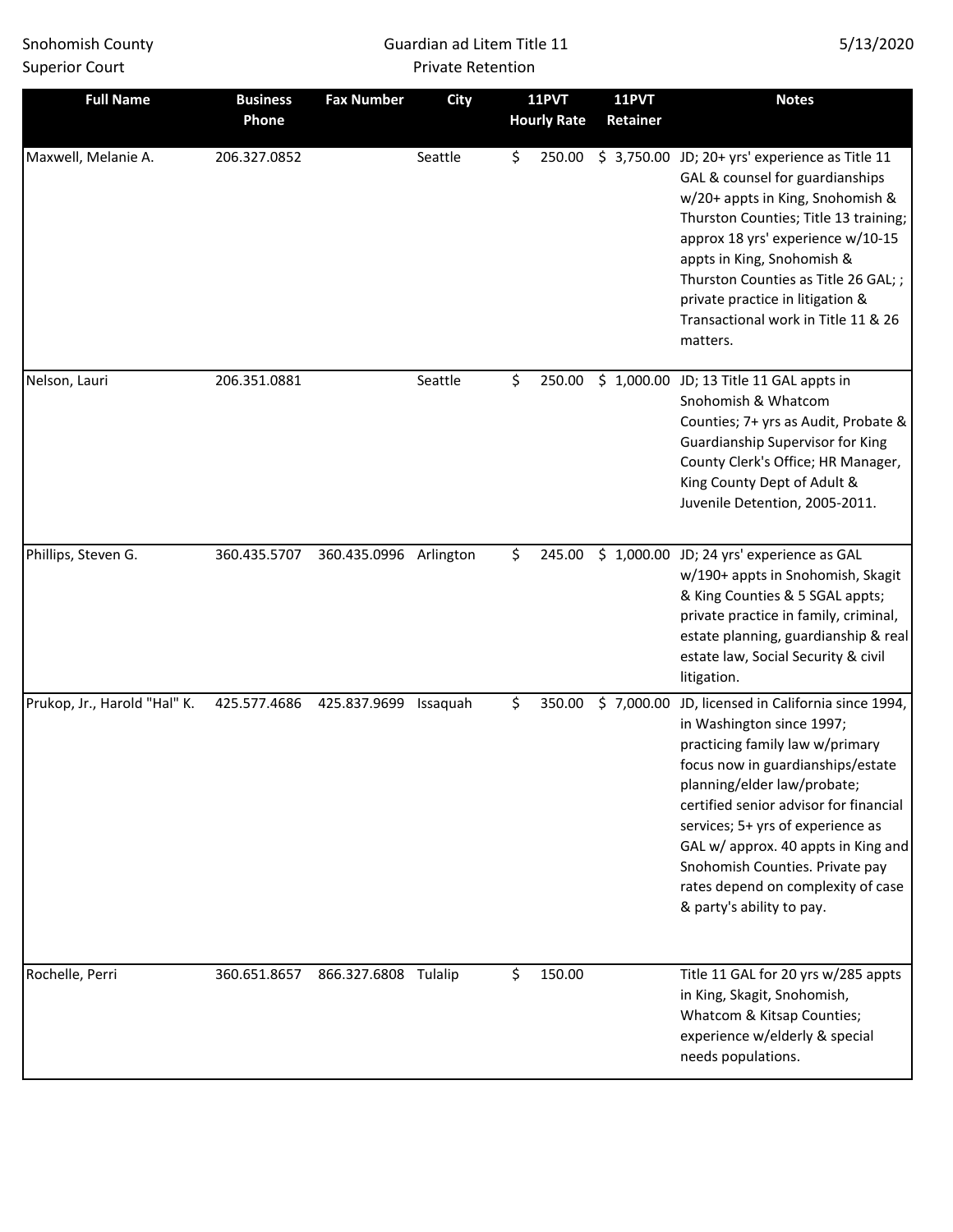### Guardian ad Litem Title 11 Private Retention

| <b>Full Name</b>  | <b>Business</b><br>Phone | <b>Fax Number</b>      | <b>City</b>      | <b>11PVT</b><br><b>Hourly Rate</b> | <b>11PVT</b><br>Retainer | <b>Notes</b>                                                                                                                                                                                                                                                                                                                                 |
|-------------------|--------------------------|------------------------|------------------|------------------------------------|--------------------------|----------------------------------------------------------------------------------------------------------------------------------------------------------------------------------------------------------------------------------------------------------------------------------------------------------------------------------------------|
| Shea, Terrye      | 206.702.7764             |                        | Seattle          | \$<br>200.00                       |                          | JD, LLM; 6 GAL appts in King &<br>Snohomish Counties; former<br>assistant counsel, claims specialist &<br>contact representative with SSA<br>1989-2018; former IRS agent, group<br>manager, tax auditor & tax<br>technician; add'l costs for mileage,<br>copies, faxes, postage & filing fees.                                               |
| Thomas, J. Steven | 360.568.0546             | 360.568.0544 Snohomish |                  | \$<br>225.00                       |                          | JD; 45+ yrs' experience in<br>guardianship matters & 30+ yrs as<br>SGAL; has conducted investigations<br>in both Title 11 & Minor Settlement<br>matters. GAL for 30+ yrs w 100+<br>GAL appts in Kitsap, Island, Skagit &<br>Snohomish Counties. Minor<br>Settlement GAL Retainer<br>negotiable.                                              |
| Waxler, Loren     | 360.947.7919             | 425.252.0588 Everett   |                  | \$<br>200.00                       |                          | JD; 32 yrs as GAL; served as GAL<br>in approx. 349 cases w/approx. one-<br>third of those cases as minor<br>settlement matters.                                                                                                                                                                                                              |
| Wong, Faye J.     | 206.335.3888             |                        | Mercer<br>Island | \$<br>200.00                       |                          | \$2,000.00 NOT AVAILABLE FOR NEW GAL<br>APPTS UNTIL JULY 1, 2020. JD; 19+<br>yrs in private practice in complex<br>personal injury matters involving<br>minors & adults w/physical or<br>developmental disabilities or<br>mental impairment; 29 appts as<br>GAL in King & Snohomish Counties;<br>conversational in Cantonese &<br>Toisanese. |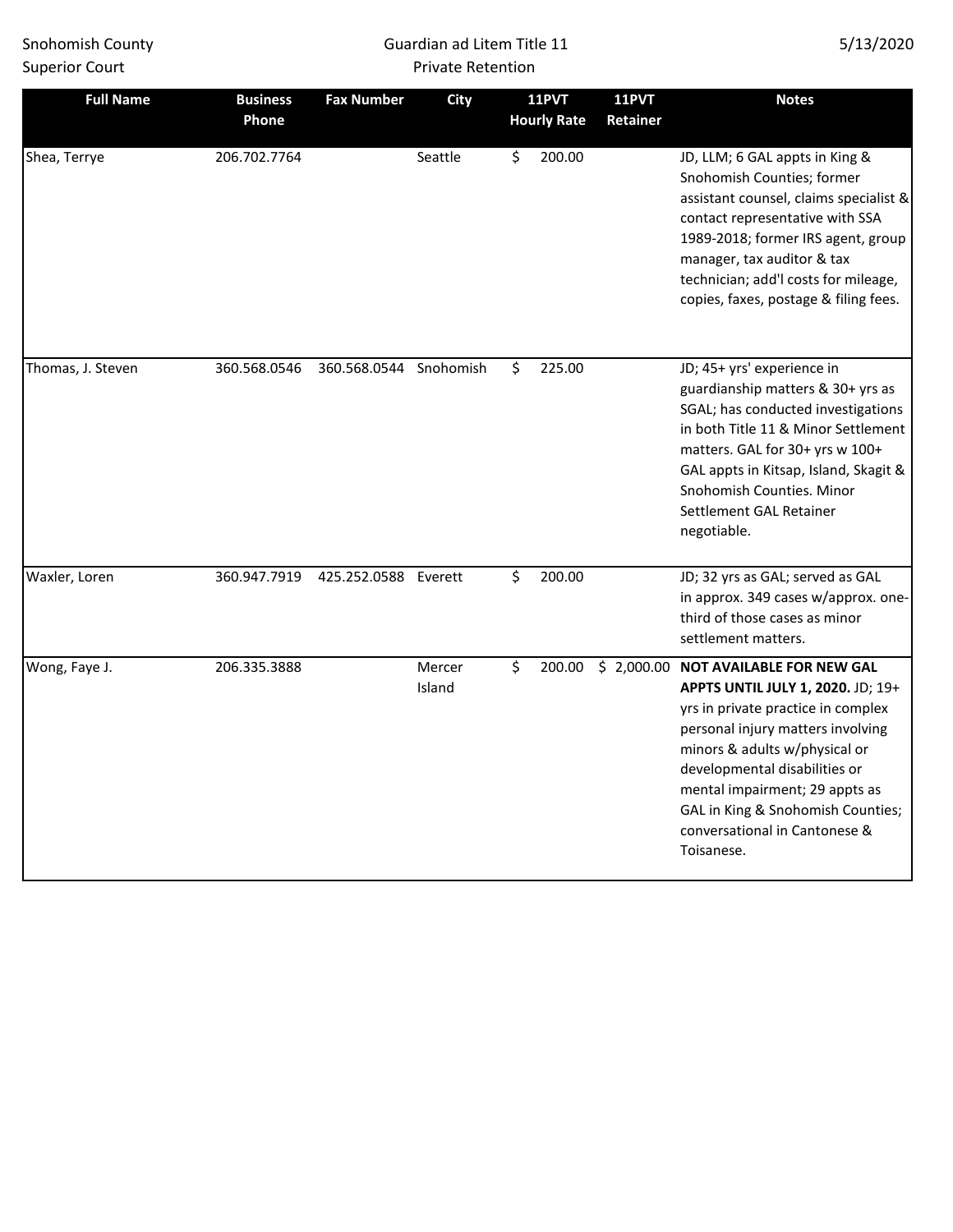# Guardian ad Litem Title 26 County Retention

| <b>Full Name</b>      | <b>Business</b><br>Phone | <b>Fax Number</b>       | <b>City</b> | <b>Notes</b>                                                                                                                                                                                                                                                                                                                                                  |
|-----------------------|--------------------------|-------------------------|-------------|---------------------------------------------------------------------------------------------------------------------------------------------------------------------------------------------------------------------------------------------------------------------------------------------------------------------------------------------------------------|
| Arango, Jessica       | 425.231.9232             | 425.320.4097 Everett    |             | MA Clinical Psychology; GAL since 2010 w/approx 150<br>appts in Snohomish County & 20 in King County.                                                                                                                                                                                                                                                         |
| Cherelle, Boni        | 360.930.4145             | 866.696.5292 Silverdale |             | 25 yrs' experience as attorney in Colorado &<br>Wyoming; 100+ appts as Juvenile Ct GAL in Colorado in<br>dependency & neglect cases; domestic relations Child &<br>Family Investigator w/1 yr as CASA; 7 yrs as GAL in Kitsap,<br>Clallam & Jefferson Counties w/21 appts & 1 appt w/Port<br>Gamble Skallam Tribe.                                            |
| Fowler, Margaret      | 425.737.0303             | 425.355.6667 Everett    |             | TITLE 26 APPTS LIMITED TO CASES W/SPECIAL NEEDS<br><b>CHILDREN. PLEASE CALL FIRST FOR AVAILABILITY. BS</b><br>Education; training in Special Ed, mental health, supervised<br>visitation, & family mediation; GAL since 2003 w/150+<br>appts in Snohomish, Skagit & Island Counties in family law<br>(100+) & guardianship matters (100+).                    |
| Gilbertson, Leslie E. | 425.258.6860             |                         | Everett     | JD; family law attorney since 2011; volunteer family law<br>clinic attorney from 2014-2018; Snohomish County Title 13<br>AGAL, King County CASA; 5 yrs as Title 26 GAL; Snohomish,<br>Skagit & Whatcom County Title 26 GAL w/11 appts.                                                                                                                        |
| Goldman, David        | 360.303.6918             | 360.785.2181 Bellingham |             | NOT AVAILABLE FOR NEW GAL APPTS UNTIL FURTHER<br>NOTICE. MAEd; 20+ yrs working w/diverse families in<br>public & private schools, mental health programs,<br>individuals & families in crisis, people involved w/criminal<br>& family law courts, DV & Intimate Partner Violence as well<br>as chemical dependency & high conflict resolution &<br>mediation. |
| Kibbee, Lisa          | 425.754.3063             | 206.582.0812 Everett    |             | BA Human Services; Substance Abuse Professional;<br>Certified Employee Assistance Professional; 10+ yrs of<br>family law experience; Title 26 GAL since 1999; GAL for<br>Snohomish, Skagit & Counties w/300+ GAL appts. \$1,000<br>trial fee; \$600 trial deposition fee.                                                                                     |
| Llewellyn, Bridget    | 425.268.1976             |                         | Everett     | Registered counselor; Title 13 GAL since 1992; Title 26 GAL<br>since 1997; supervised visitations, CASA/GAL, mediation,<br>extensive experience.                                                                                                                                                                                                              |
| Paxton, Catherine A.  | 425.232.6573             |                         | Arlington   | BA & secondary teaching certificate; Snohomish County<br>VGAL for 12 years representing over 900 children in<br>dependency matters; completed 130+ hours VGAL training.                                                                                                                                                                                       |
| Schau, Edward         | 206.718.5282             |                         | Seattle     | PhD Clinical Psychology; approx. 120 appts as GAL or<br>parenting evaluator since 2002, primarily in King &<br>Snohomish Counties; 300+ psychological assessments in<br>child custody related conflicts.                                                                                                                                                      |
| Shin, Meera           | 425.449.2060             |                         | Redmond     | PhD in Child Development & Family Studies; WA certified<br>teacher for 30 yrs; former professor in child development,<br>parenting issues & teaching strategies; Snohomish & King<br>County Title 26 GAL w/13 appts.                                                                                                                                          |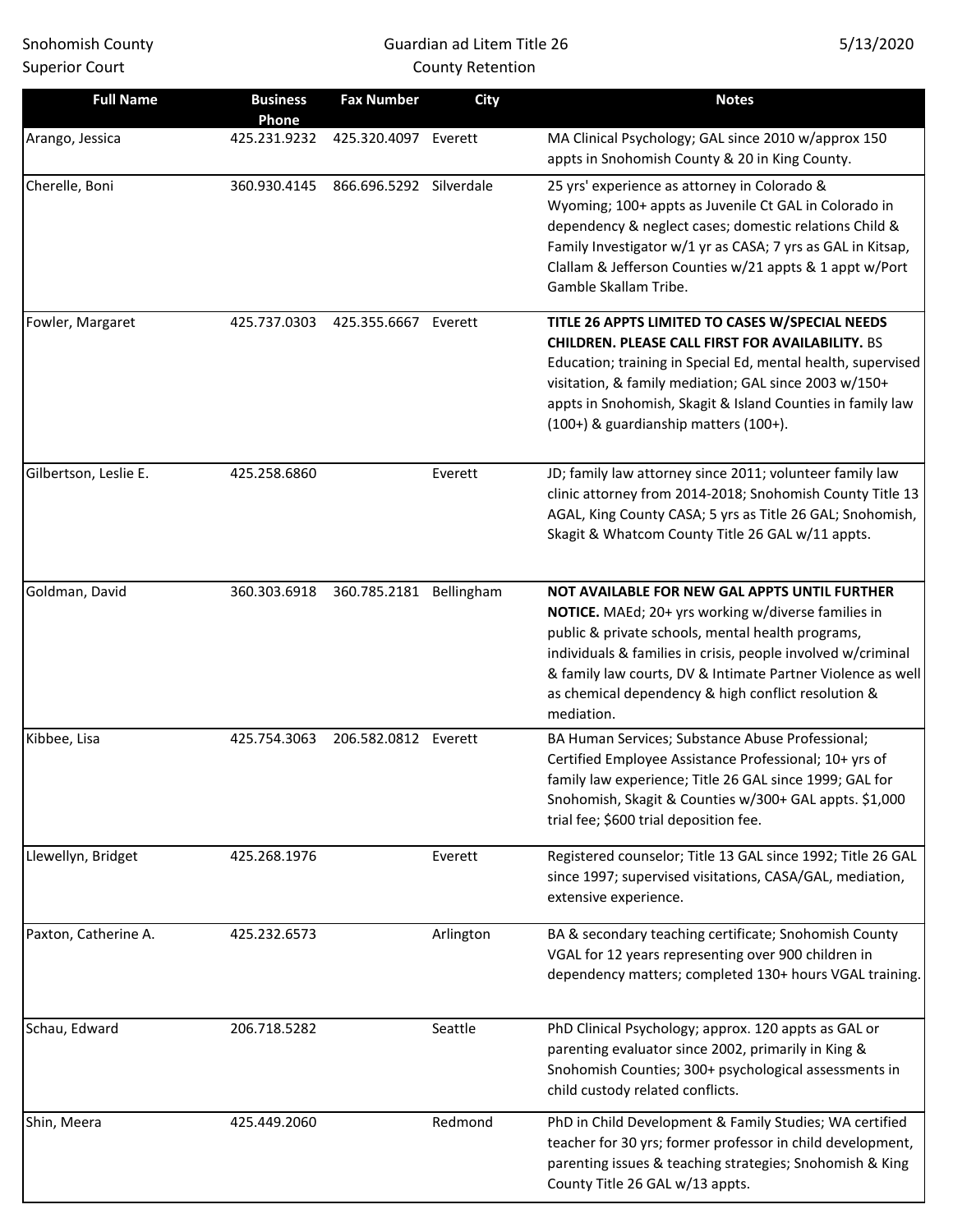# Guardian ad Litem Title 26 County Retention

| 5/13/2020 |  |
|-----------|--|
|-----------|--|

| <b>Full Name</b>     | <b>Business</b><br>Phone | <b>Fax Number</b> | City                 | <b>Notes</b>                                                                                                                                                                                                                                                                                                                                                                                                                                 |
|----------------------|--------------------------|-------------------|----------------------|----------------------------------------------------------------------------------------------------------------------------------------------------------------------------------------------------------------------------------------------------------------------------------------------------------------------------------------------------------------------------------------------------------------------------------------------|
| Thibodaux, P. Jayson | 360.568.2831             | 360.568.2803      | Snohomish            | Cannot be appt'd in Snohomish County Legal Services<br>cases. JD; 9 yrs in private practice concentrating in<br>Domestic Relations & Juvenile law; Attorney GAL on<br>Dependency & Termination Registry since 2010 for 100+<br>children; prior VGAL; appt'd as Title 4 GAL in a variety of<br>family, civil & dependency matters; appt'd 17 times as Title<br>26 GAL; represents legally free children & children involved<br>in dependency. |
| Walters, Eleanor     | 206.227.7920             |                   | <b>Bothell</b>       | JD (non-practicing attorney); BS in Community<br>Service/Public Affairs; 9 appts as Title 26 GAL; worked as<br>case manager for low income & underemployed for 5 yrs;<br>self-employed as mediator & pro se coach for individuals &<br>families in areas of dissolution, custody, guardianship, &<br>modification of parenting plans for 6 yrs.                                                                                              |
| Wright, Angela K.    | 425.350.7908             |                   | <b>Granite Falls</b> | NOT AVAILABLE FOR NEW GAL APPTS UNTIL SEPT 1, 2020.<br>ATA Paralegal Certificate; family law legal asst 2003-2008 &<br>in estate planning/business law 2008-2015; WA LLLT in<br>Family Law; Snohomish County VGAL; Snohomish &<br>Cowlitz County Title 26 GAL w/27 appts; 4 appts from<br>Tulalip Tribal Court.                                                                                                                              |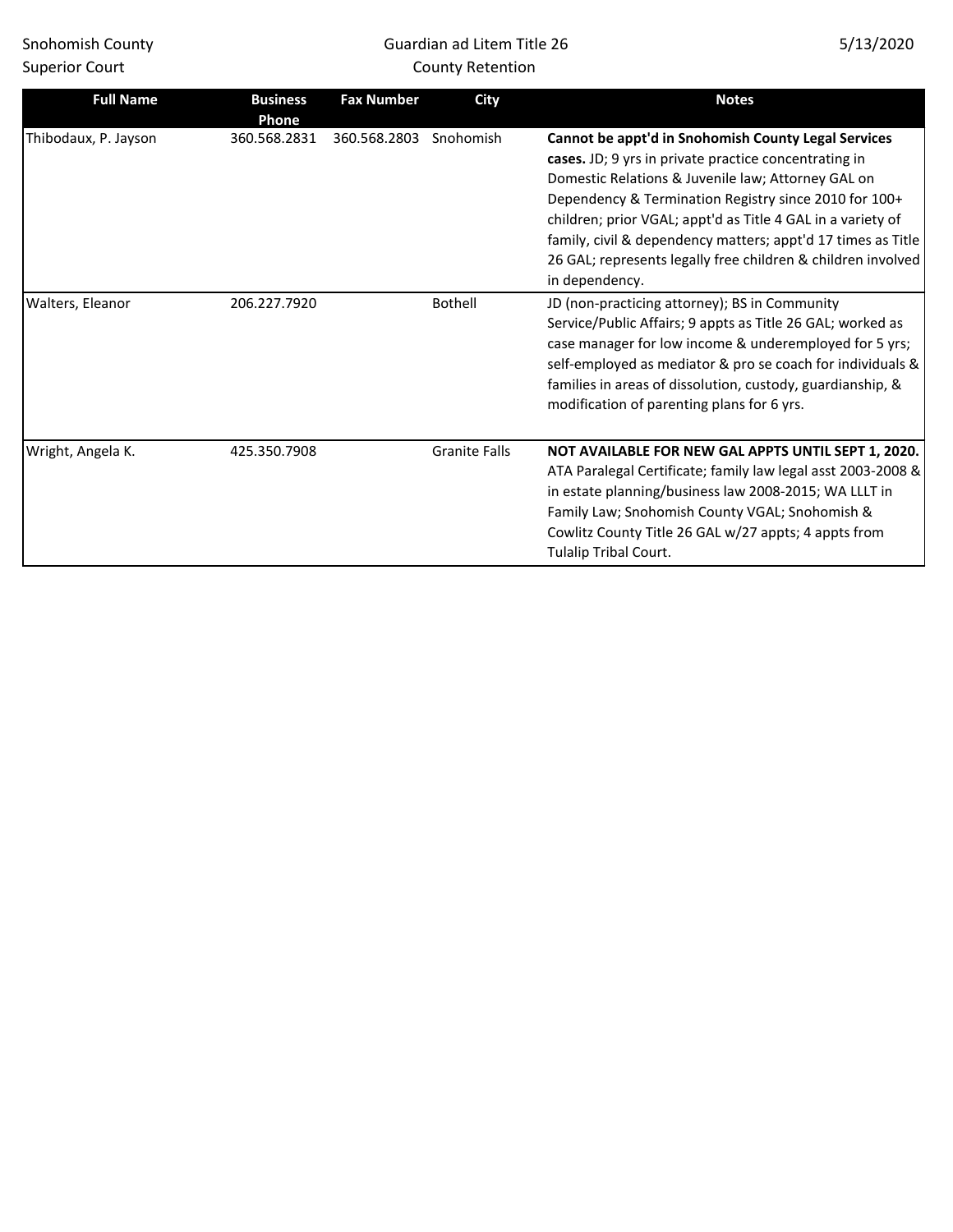### Guardian ad Litem Title 26 Private Retention

| <b>Full Name</b>       | <b>Business</b><br>Phone | <b>Fax Number</b>                    | <b>City</b> | 26PVT<br><b>Hourly Rate</b> | 26PVT<br>Retainer | <b>Notes</b>                                                                                                                                                                                                                                                                                                                                                                                                                                                                                                   |
|------------------------|--------------------------|--------------------------------------|-------------|-----------------------------|-------------------|----------------------------------------------------------------------------------------------------------------------------------------------------------------------------------------------------------------------------------------------------------------------------------------------------------------------------------------------------------------------------------------------------------------------------------------------------------------------------------------------------------------|
| Androff Ohnemus, Julie |                          | 425.412.0835 425.312.2198 Everett    |             | \$<br>125.00                |                   | \$3,500.00 NOT AVAILABLE FOR NEW GAL<br><b>APPTS UNTIL FURTHER NOTICE.</b><br>MSW/LICSW; 30 yrs as a social<br>worker dealing w/families &<br>individuals regarding family<br>dynamics, abuse & neglect issues,<br>family violence & substance abuse,<br>as well as deep experience &<br>knowledge of adoption issues.<br>Practicing mental health<br>psychotherapist - PTSD,<br>depression, anxiety treatment,<br>veterans. CASA/VGAL 1997-2001;<br>GAL in Snohomish County since<br>2014 w/approx. 35 appts. |
| Arango, Jessica        |                          | 425.231.9232 425.320.4097 Everett    |             | \$<br>180.00                |                   | \$ 4,500.00 MA Clinical Psychology; GAL since<br>2010 w/approx 150 appts in<br>Snohomish County & 20 in King<br>County.                                                                                                                                                                                                                                                                                                                                                                                        |
| Cherelle, Boni         |                          | 360.930.4145 866.696.5292 Silverdale |             | \$<br>150.00                |                   | \$3,500.00 25 yrs' experience as attorney in<br>Colorado & Wyoming; 100+ appts<br>as Juvenile Ct GAL in Colorado in<br>dependency & neglect cases;<br>domestic relations Child & Family<br>Investigator w/1 yr as CASA; 7 yrs<br>as GAL in Kitsap, Clallam &<br>Jefferson Counties w/21 appts & 1<br>appt w/Port Gamble Skallam Tribe.                                                                                                                                                                         |
| Christine, Jennene     |                          | 206.459.7527 425.412.6286 Mill Creek |             | \$                          |                   | 150.00 \$ 4,000.00 MA Psychology; parenting<br>evaluator; visitation supervisor;<br>Snohomish County Prosecutor<br>child advocate 1991-<br>1994; extensive experience as an<br>investigator in family law matters<br>for 14 yrs; completed 700+ family<br>court evaluations; Title 26 GAL<br>since 2009 w/85+ appts & 12<br>pending cases. \$170/hr for<br>depositions/hearings/trial; \$1,000<br>add'I retainer for deposition due 10<br>days in advance of deposition.                                       |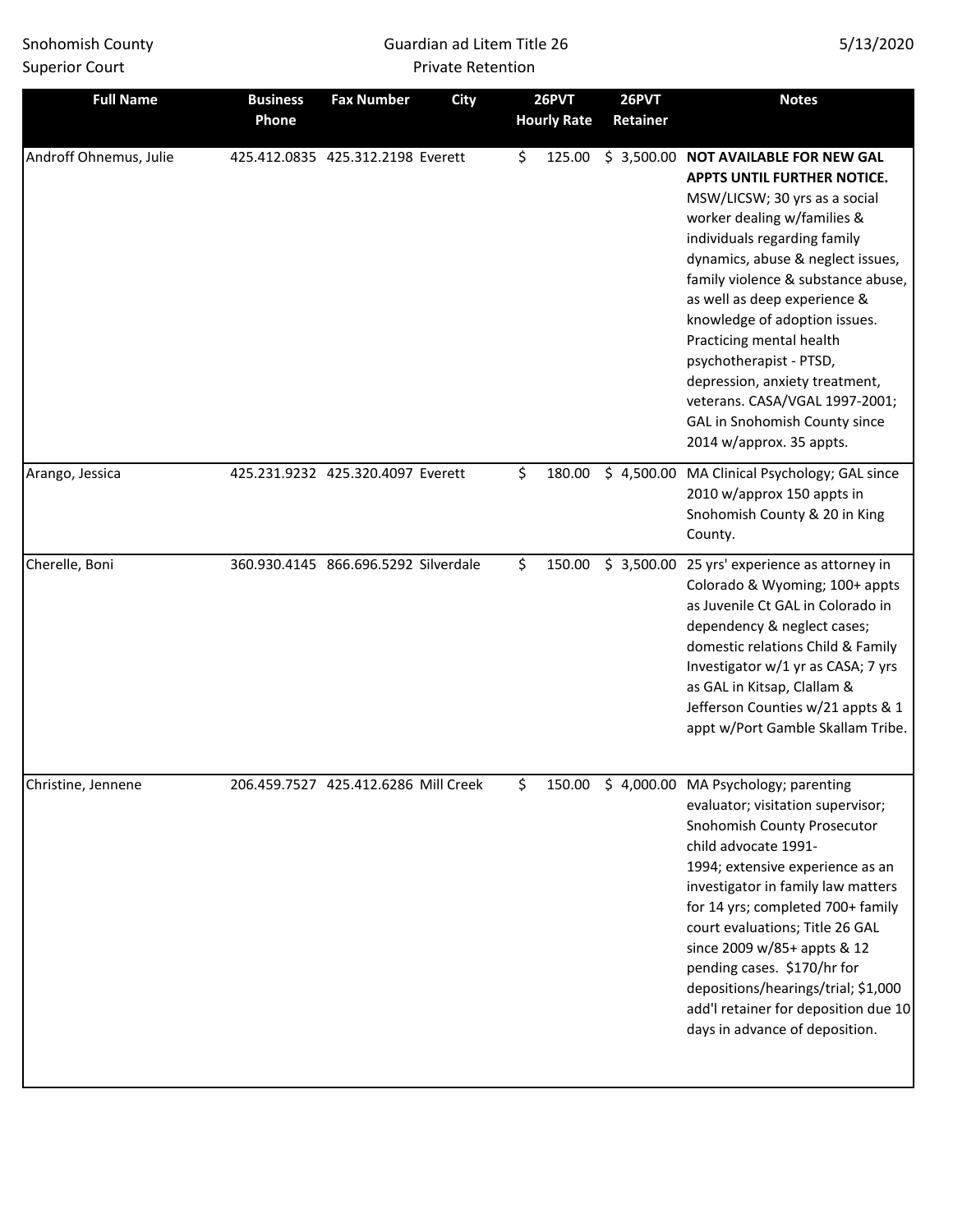### Guardian ad Litem Title 26 Private Retention

| <b>Full Name</b>      | <b>Business</b><br>Phone | <b>Fax Number</b>                    | <b>City</b>                               | 26PVT<br><b>Hourly Rate</b> | 26PVT<br>Retainer | <b>Notes</b>                                                                                                                                                                                                                                                                                                                                                                                |
|-----------------------|--------------------------|--------------------------------------|-------------------------------------------|-----------------------------|-------------------|---------------------------------------------------------------------------------------------------------------------------------------------------------------------------------------------------------------------------------------------------------------------------------------------------------------------------------------------------------------------------------------------|
| DeFreece, Renee       |                          | 425.259.9194 425.259.6240 Everett    |                                           | \$<br>225.00                |                   | \$4,000.00 PLEASE CALL FIRST FOR<br><b>AVAILABILITY.</b> JD; private practice<br>primarily in family law,<br>guardianships, probate & estate<br>planning since 2007 in Snohomish<br>County; has served as Title 13 GAL;<br>appt'd as Title 11 GAL in 50+ cases<br>& Title 26 GAL in 50+ cases in<br>Snohomish & Skagit Counties.                                                            |
| Duffy, Cheryl         |                          |                                      | 360.424.8468 360.428.3715 Mount Vernon \$ | 150.00                      |                   | $$3,500.00$ Attorney; 23 yrs as GAL<br>w/Snohomish County & GAL in<br>Skagit County; 350+ GAL appts.                                                                                                                                                                                                                                                                                        |
| Fowler, Margaret      |                          | 425.737.0303 425.355.6667 Everett    |                                           | \$<br>150.00                |                   | \$3,500.00 TITLE 26 APPTS LIMITED TO CASES<br>W/SPECIAL NEEDS CHILDREN.<br><b>PLEASE CALL FIRST FOR</b><br><b>AVAILABILITY. BS</b><br>Education; training in Special Ed,<br>mental health, supervised<br>visitation, & family mediation; GAL<br>since 2003 w/150+ appts in<br>Snohomish, Skagit & Island<br>Counties in family law (100+) &<br>guardianship matters (100+).                 |
| Gilbertson, Leslie E. | 425.258.6860             |                                      | Everett                                   | \$<br>200.00                |                   | \$ 3,500.00 JD; family law attorney since 2011;<br>volunteer family law clinic attorney<br>from 2014-2018; Snohomish<br>County Title 13 AGAL, King County<br>CASA; 5 yrs as Title 26 GAL;<br>Snohomish, Skagit & Whatcom<br>County Title 26 GAL w/11 appts.                                                                                                                                 |
| Goldman, David        |                          | 360.303.6918 360.785.2181 Bellingham |                                           | \$<br>125.00                |                   | \$3,000.00 NOT AVAILABLE FOR NEW GAL<br><b>APPTS UNTIL FURTHER NOTICE.</b><br>MAEd; 20+ yrs working w/diverse<br>families in public & private schools,<br>mental health programs,<br>individuals & families in crisis,<br>people involved w/criminal &<br>family law courts, DV & Intimate<br>Partner Violence as well as<br>chemical dependency & high<br>conflict resolution & mediation. |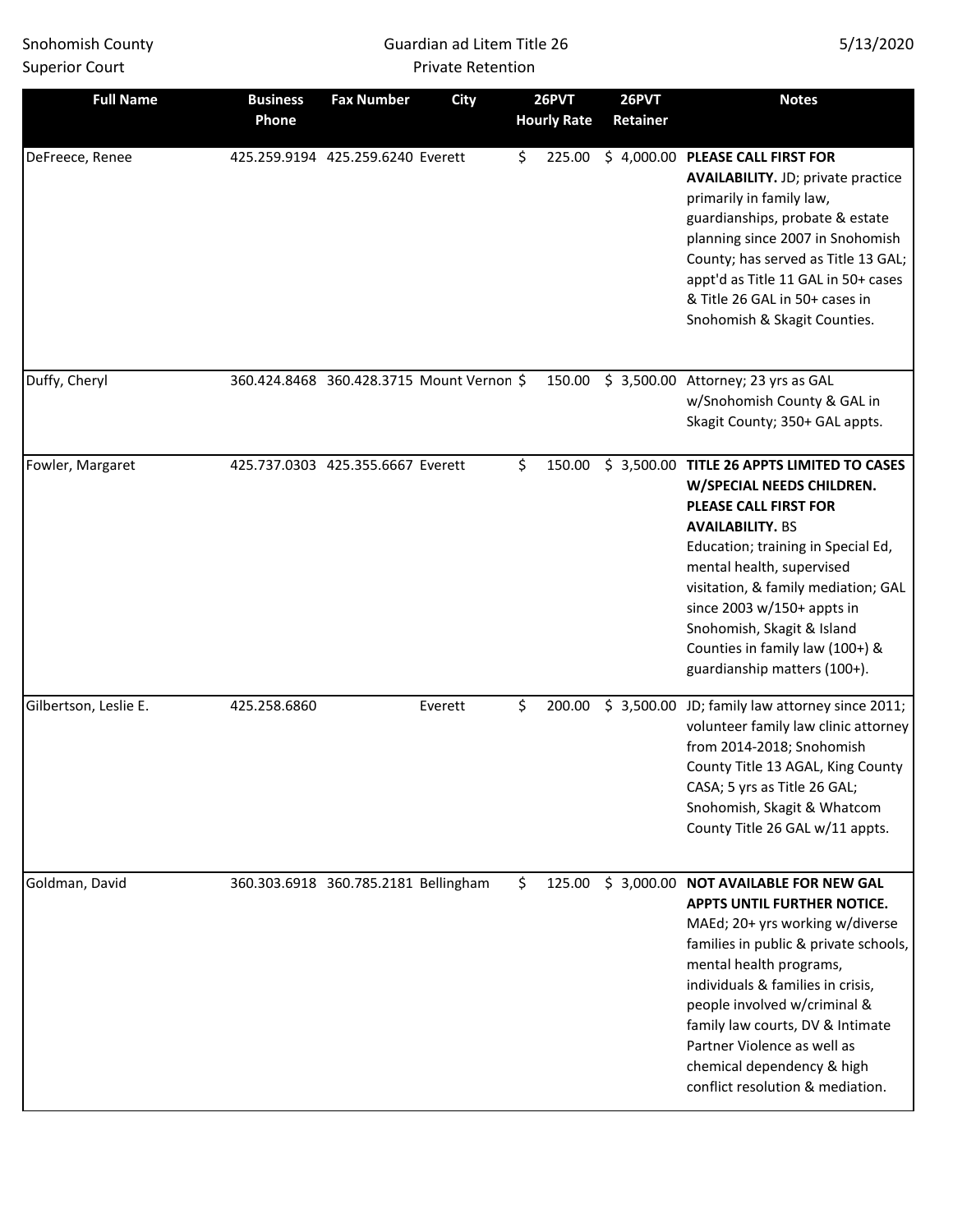Guardian ad Litem Title 26 Private Retention

| <b>Full Name</b>   | <b>Business</b><br>Phone          | <b>Fax Number</b>                | <b>City</b>                                 | 26PVT<br><b>Hourly Rate</b> | 26PVT<br>Retainer | <b>Notes</b>                                                                                                                                                                                                                                                                                                                                                                                                                                          |
|--------------------|-----------------------------------|----------------------------------|---------------------------------------------|-----------------------------|-------------------|-------------------------------------------------------------------------------------------------------------------------------------------------------------------------------------------------------------------------------------------------------------------------------------------------------------------------------------------------------------------------------------------------------------------------------------------------------|
| Hodges, David      |                                   |                                  | 425.232.3740 206.268.0107 Lake Forest Pa \$ | 175.00                      |                   | \$ 6,000.00 MA LMFT; 23 yrs of experience<br>w/King County as Family Court<br>mediator & evaluator & 10 yrs of<br>experience in similar area in<br>California, completing approx.<br>1,050 parenting plan evaluations,<br>260 adoption cases, 171 DV<br>assessment or risk assessments &<br>900 parenting plan mediations;<br>185 Title 26 GAL appts &/or<br>parenting plan evaluations.<br>\$200/hr for trial prep & testimony<br>& for depositions. |
| Kelly, Kendra      | 360.303.7948                      |                                  | Bellingham                                  | \$<br>150.00                |                   | \$1,800.00 JD; family law practitioner in New<br>York 2007-2010; solo practitioner<br>in family law since 2015, including<br>Lummi Tribal Court; 18 GAL appts<br>in Skagit, Snohomish &<br>King Counties.                                                                                                                                                                                                                                             |
| Kibbee, Lisa       | 425.754.3063 206.582.0812 Everett |                                  |                                             | \$<br>100.00                |                   | \$ 3,000.00 BA Human Services; Substance<br>Abuse Professional; Certified<br><b>Employee Assistance</b><br>Professional; 10+ yrs of family law<br>experience; Title 26 GAL since<br>1999; GAL for Snohomish, Skagit &<br>Counties w/300+ GAL appts.<br>\$1,000 trial fee; \$600 trial<br>deposition fee.                                                                                                                                              |
| Knadle, Daniel J.  |                                   | 360.631.9990 360.794.9724 Monroe |                                             | \$                          |                   | 100.00 \$ 2,500.00 MS in Counseling Education; 20 yrs<br>experience as a social worker;<br>Snohomish County GAL since 2011<br>$w/75+$ appts.                                                                                                                                                                                                                                                                                                          |
| Llewellyn, Bridget | 425.268.1976                      |                                  | Everett                                     | \$<br>125.00                |                   | \$ 3,000.00 Registered counselor; Title 13 GAL<br>since 1992; Title 26 GAL since<br>1997; supervised visitations,<br>CASA/GAL, mediation, extensive<br>experience.                                                                                                                                                                                                                                                                                    |
| McGuire, Joanna    | 415.851.4672                      |                                  | Edmonds                                     | \$<br>150.00                |                   | \$ 3,750.00 MA in counseling psychology;<br>therapist & school based<br>counselor; licensed mental health<br>counselor; GAL/parenting<br>coordinator for 8 yrs; GAL for King<br>and Snohomish Counties<br>w/approx. 25 appts. in Snohomish<br>County.                                                                                                                                                                                                 |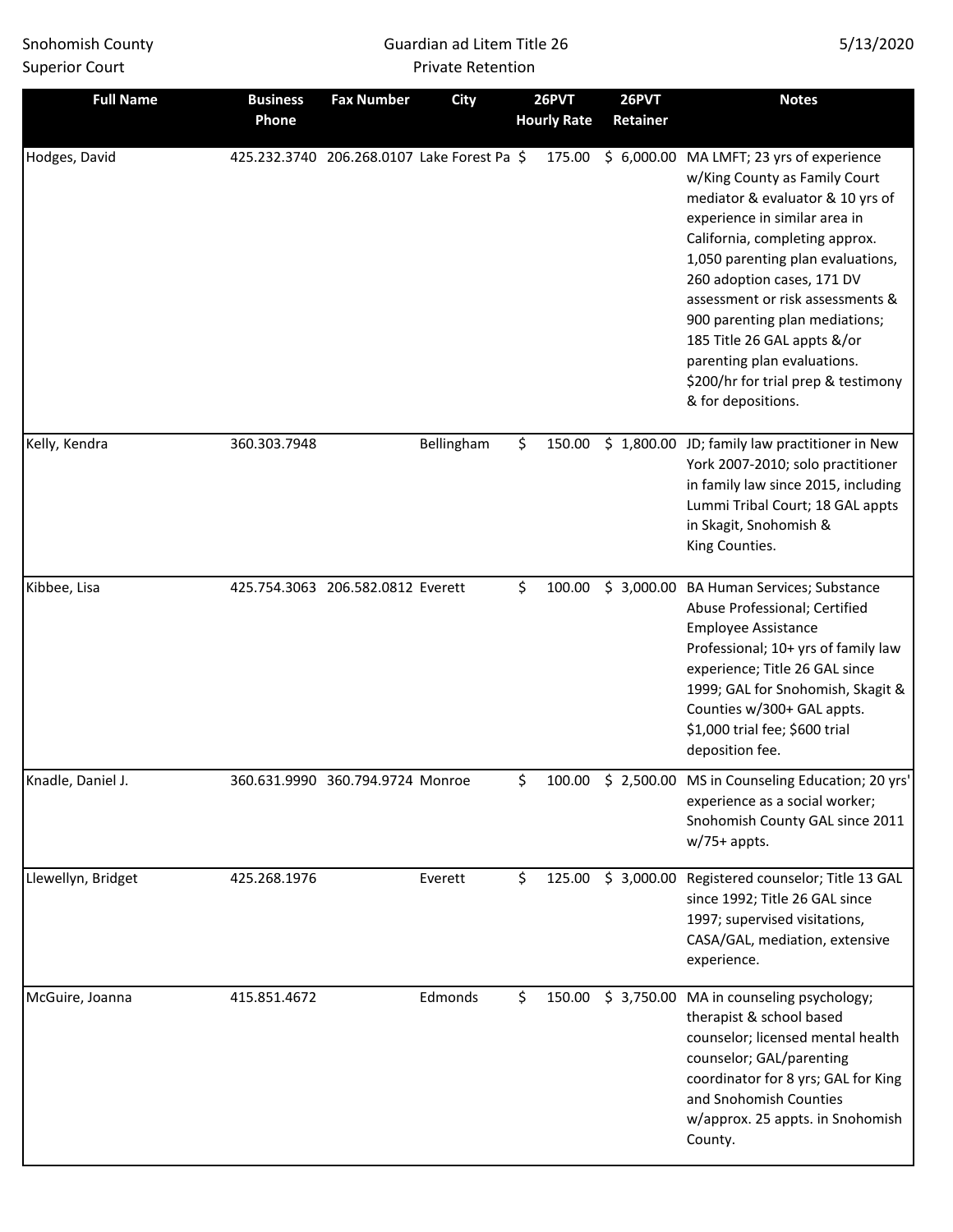### Guardian ad Litem Title 26 Private Retention

| <b>Full Name</b>     | <b>Business</b>                      | <b>Fax Number</b> | <b>City</b> |     | 26PVT              | 26PVT      | <b>Notes</b>                                                                                                                                                                                                                                                                                                                                                                                                                                                                   |
|----------------------|--------------------------------------|-------------------|-------------|-----|--------------------|------------|--------------------------------------------------------------------------------------------------------------------------------------------------------------------------------------------------------------------------------------------------------------------------------------------------------------------------------------------------------------------------------------------------------------------------------------------------------------------------------|
|                      | Phone                                |                   |             |     | <b>Hourly Rate</b> | Retainer   |                                                                                                                                                                                                                                                                                                                                                                                                                                                                                |
| Parker, Brian        | 425.259.5100 425.789.1214 Everett    |                   |             | \$  | 225.00             |            | \$4,000.00 JD, LLM; family law attorney since<br>2008; Title 26 GAL in Clark<br>County for 6 yrs w/50+ appts.                                                                                                                                                                                                                                                                                                                                                                  |
| Paxton, Catherine A. | 425.232.6573                         |                   | Arlington   | \$. | 100.00             |            | \$2,000.00 BA & secondary teaching<br>certificate; Snohomish County<br>VGAL for 12 years representing<br>over 900 children in dependency<br>matters; completed 130+ hours<br>VGAL training.                                                                                                                                                                                                                                                                                    |
| Schau, Edward        | 206.718.5282                         |                   | Seattle     | \$  | 180.00             | \$5,000.00 | PhD Clinical Psychology; approx.<br>120 appts as GAL or parenting<br>evaluator since 2002, primarily in<br>King & Snohomish Counties; 300+<br>psychological assessments in child<br>custody related conflicts.                                                                                                                                                                                                                                                                 |
| Shin, Meera          | 425.449.2060                         |                   | Redmond     | \$  | 120.00             | \$2,500.00 | PhD in Child Development & Family<br>Studies; WA certified teacher for<br>30 yrs; former professor in child<br>development, parenting issues &<br>teaching strategies; Snohomish &<br>King County Title 26 GAL w/13<br>appts.                                                                                                                                                                                                                                                  |
| Struthers, Alesha    | 800.972.0411 888.815.4733 Mill Creek |                   |             | \$  | 200.00             |            | \$ 5,000.00 JD; private practice attorney since<br>2011; King County & Muckleshoot<br>Tribal Court Title 26 GAL w/24<br>appts; CASA since 2015; Title 13<br>VGAL/AGAL 2013-2016. \$100 flat<br>fee for mileage/travel (each<br>instance, to and from within<br>county).                                                                                                                                                                                                        |
| Thibodaux, P. Jayson | 360.568.2831 360.568.2803 Snohomish  |                   |             | \$  |                    |            | 195.00 \$ 3,500.00 Cannot be appt'd in Snohomish<br>County Legal Services cases. JD; 9<br>yrs in private practice<br>concentrating in Domestic<br>Relations & Juvenile law; Attorney<br>GAL on Dependency & Termination<br>Registry since 2010 for 100+<br>children; prior VGAL; appt'd as Title<br>4 GAL in a variety of family, civil &<br>dependency matters; appt'd 17<br>times as Title 26 GAL; represents<br>legally free children & children<br>involved in dependency. |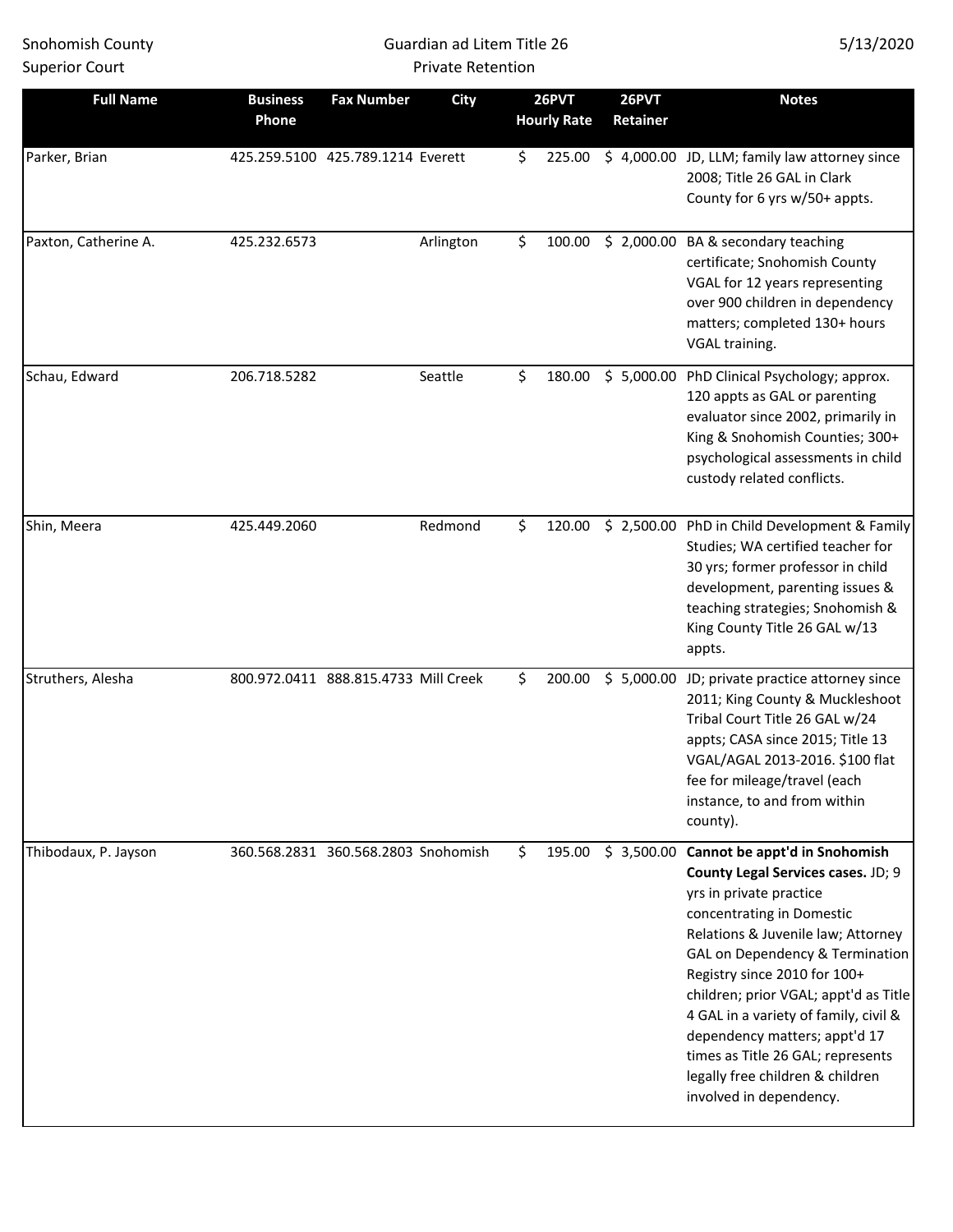### Guardian ad Litem Title 26 Private Retention

| <b>Full Name</b>             | <b>Business</b><br>Phone | <b>Fax Number</b>                   | <b>City</b>          | 26PVT<br><b>Hourly Rate</b> | 26PVT<br>Retainer | <b>Notes</b>                                                                                                                                                                                                                                                                                                                                                                   |
|------------------------------|--------------------------|-------------------------------------|----------------------|-----------------------------|-------------------|--------------------------------------------------------------------------------------------------------------------------------------------------------------------------------------------------------------------------------------------------------------------------------------------------------------------------------------------------------------------------------|
| Trua, Aimee Lou              |                          | 425.339.1116 425.259.3733 Everett   |                      | \$<br>250.00                |                   | \$3,000.00 JD; sole practitioner since 1991<br>w/28 yrs of experience in family<br>law; 17+ yrs as Title 26 GAL w/40+<br>appts.                                                                                                                                                                                                                                                |
| Wakefield Nichols, Christine |                          | 360.563.0622 360.862.1229 Snohomish |                      | \$<br>145.00                |                   | \$3,500.00 NOT AVAILABLE FOR NEW GAL<br>APPTS UNTIL AFTER FALL 2020.<br><b>CHECK FIRST FOR AVAILABILITY.</b><br>MSW, ESA certified school social<br>worker; GAL since 1998 in King &<br>Snohomish Counties; appointed to<br>405+ cases; yrs of experience<br>working w/children & their families<br>in a variety of settings.                                                  |
| Walters, Eleanor             | 206.227.7920             |                                     | <b>Bothell</b>       | \$<br>100.00                |                   | \$2,000.00 JD (non-practicing attorney); BS in<br><b>Community Service/Public Affairs;</b><br>9 appts as Title 26 GAL; worked as<br>case manager for low income &<br>underemployed for 5 yrs; self-<br>employed as mediator & pro se<br>coach for individuals & families in<br>areas of dissolution, custody,<br>guardianship, & modification of<br>parenting plans for 6 yrs. |
| Walters, Julie C.            | 206.446.8608             |                                     | Anacortes            | \$<br>225.00                |                   | \$3,500.00 JD, BA in Psychology; CASA<br>Program Services Coordinator 2001-<br>2003; Skagit Co DPA 2004-2006;<br>Snohomish County DPA 2006-2017;<br>Skagit & Snohomish County Title<br>26 GAL w/10 appts.                                                                                                                                                                      |
| Wright, Angela K.            | 425.350.7908             |                                     | <b>Granite Falls</b> | \$<br>90.00                 |                   | \$1,500.00 NOT AVAILABLE FOR NEW GAL<br>APPTS UNTIL SEPT 1, 2020. ATA<br>Paralegal Certificate; family law<br>legal asst 2003-2008 & in estate<br>planning/business law 2008-2015;<br>WA LLLT in Family Law; Snohomish<br>County VGAL; Snohomish & Cowlitz<br>County Title 26 GAL w/27 appts; 4<br>appts from Tulalip Tribal Court.                                            |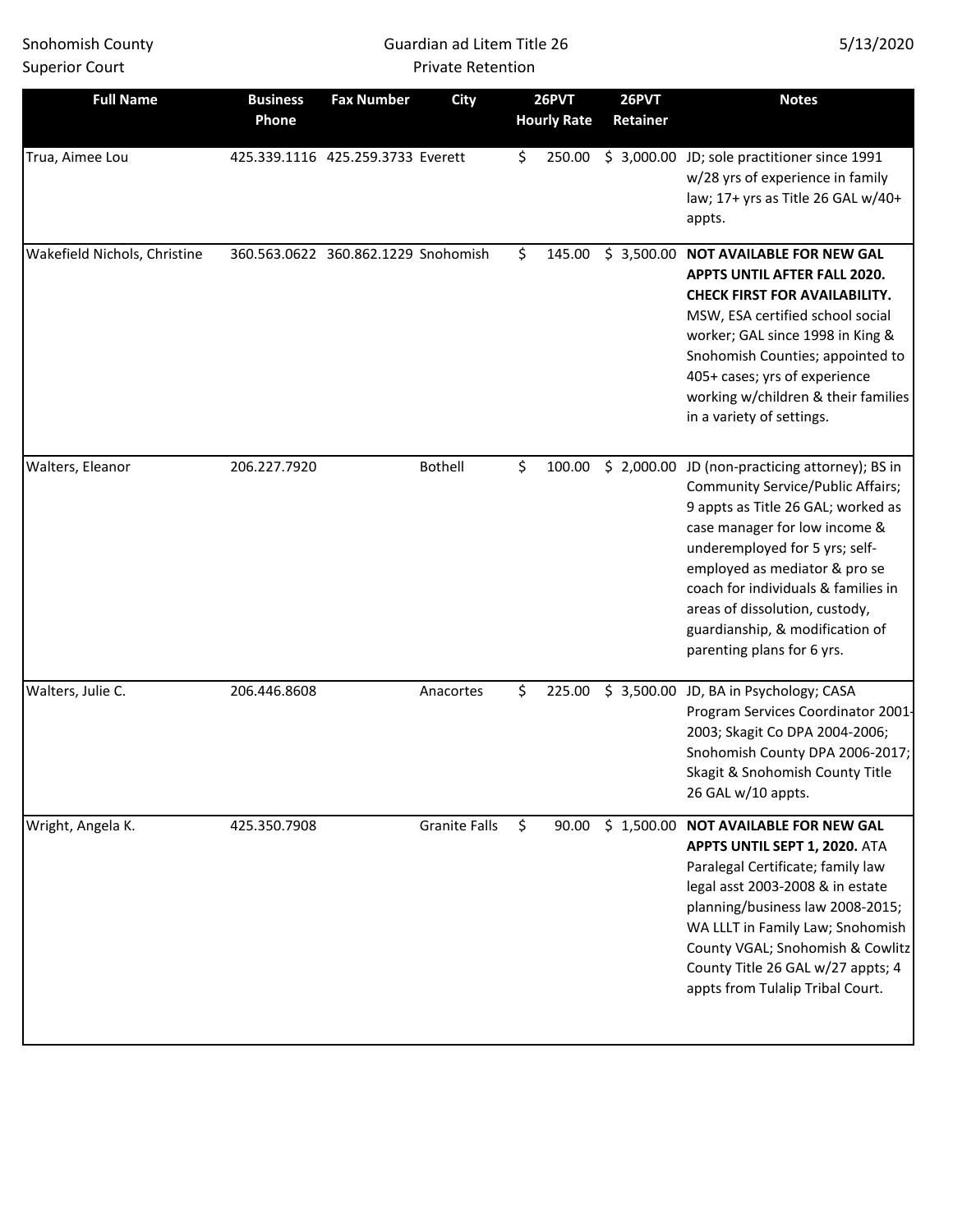ш

| <b>Full Name</b>     | <b>Business</b><br>Phone | <b>Fax Number</b>    | <b>City</b>            | <b>SETPVT</b><br><b>SETPVT</b><br><b>Hourly Rate</b><br>Retainer |  | <b>Notes</b>                                                                                                                                                                                                                                                                                                                       |
|----------------------|--------------------------|----------------------|------------------------|------------------------------------------------------------------|--|------------------------------------------------------------------------------------------------------------------------------------------------------------------------------------------------------------------------------------------------------------------------------------------------------------------------------------|
| Albright, Rebecca    | 425.315.6924             |                      | Edmonds                | \$<br>200.00                                                     |  | JD; approx. 13 yrs as Title 11 GAL<br>w/100+ appts as Title 11 GAL or<br>attorney for AIP in King, Snohomish<br>& Kitsap Counties; completed<br>approx. 32 appts as SGAL in<br>Snohomish & King Counties; SGAL<br>in King & Snohomish Counties<br>for 12 yrs.                                                                      |
| Bacetich, Dominic L. | 425.339.9149             | 425.339.9174 Everett |                        | \$<br>200.00                                                     |  | JD; represented 100's of individuals<br>in 38+ yrs in major Pl/wrongful<br>death claims in Snohomish, King &<br>Whatcom Counties; SGAL for 25+<br>yrs.                                                                                                                                                                             |
| Benjamin, Andrew     | 206.622.8953             | 206.622.1365 Seattle |                        | \$<br>300.00                                                     |  | JD; 30+ yrs in general litigation<br>practice emphasizing plaintiff<br>PI; 311 Title 11 GAL appts & total<br>of 604 appts in King, Snohomish,<br>Pierce, Grays Harbor & Kitsap<br>counties as Title 11, Title 26 &<br>Minor Settlement GAL; 21 yrs as<br>SGAL w/289 SGAL appts in King,<br>Kitsap, Pierce & Snohomish<br>Counties. |
| Boyer, Randy         | 425.712.3107             | 425.778.2274         | Lynnwood               | \$<br>275.00                                                     |  | JD; GAL for 26 yrs w/226 Title 11<br>GAL appts in King County, 454<br>appts in Snohomish County;<br>specialized knowledge in dealing<br>w/VAPO/APS matters; SGAL for 21<br>yrs w/148 SGAL appts.                                                                                                                                   |
| Bratz, Leona C.      | 206.669.5683             | 206.467.4828         | Seattle &<br>Anacortes | \$<br>200.00                                                     |  | JD; plaintiff's personal injury,<br>worker's compensation & general<br>civil & criminal litigation attorney;<br>Housing Justice Project Attorney<br>for 8 yrs; currently practicing in<br>civil litigation with offices in<br>Anacortes & Seattle; SGAL since<br>2012 in King, Snohomish & Skagit<br>Counties w/70+ appts.         |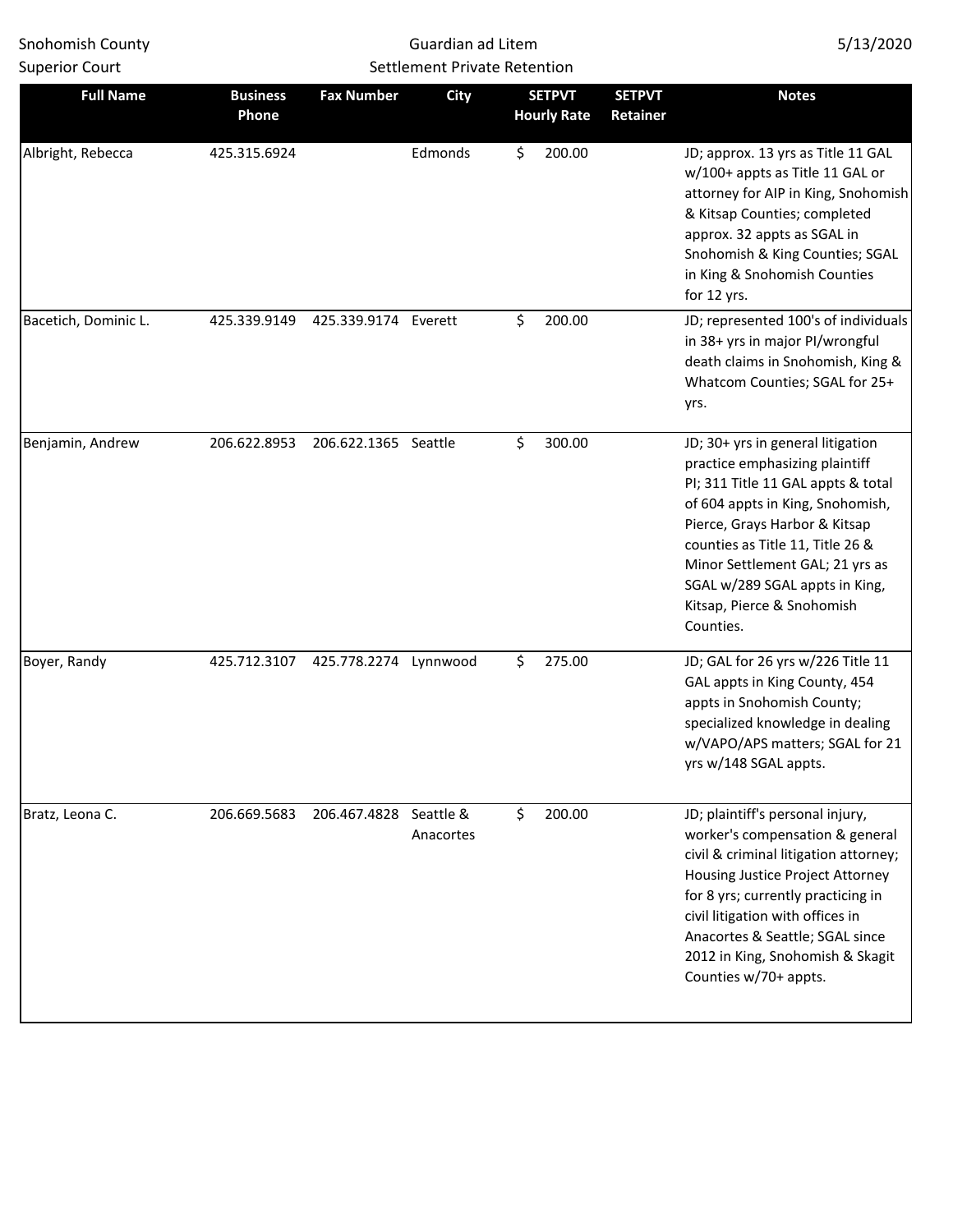| <b>Superior Court</b> |                          |                         | <b>Settlement Private Retention</b> |                                     |                           |                                                                                                                                                                                                                                                                                                           |
|-----------------------|--------------------------|-------------------------|-------------------------------------|-------------------------------------|---------------------------|-----------------------------------------------------------------------------------------------------------------------------------------------------------------------------------------------------------------------------------------------------------------------------------------------------------|
| <b>Full Name</b>      | <b>Business</b><br>Phone | <b>Fax Number</b>       | <b>City</b>                         | <b>SETPVT</b><br><b>Hourly Rate</b> | <b>SETPVT</b><br>Retainer | <b>Notes</b>                                                                                                                                                                                                                                                                                              |
| Brothers, Joshua L.   | 206.324.4300             | 206.324.3106 Seattle    |                                     | \$<br>355.00                        |                           | JD 2004; private practice<br>representing individuals<br>w/disabilities & their families; SGAL<br>for 11 yrs w/52 appts in King,<br>Snohomish, Pierce, Clallam &<br>Spokane Counties. Add'l costs for<br>long distance calls, copies, & faxes.                                                            |
| Campbell, Donna J.    | 425.888.8101             | 425.831.7423            | North Bend                          | \$<br>200.00                        |                           | JD; SGAL in King County since<br>2009; 44 SGAL appts in King &<br>Snohomish Counties; Title 11 GAL<br>for 17 yrs; 69 appts as GAL in<br>Snohomish, King & Pierce Counties;<br>law practice consists<br>predominantly of family, elder,<br>disability & bankruptcy law.                                    |
| Castillo, Hortensia   | 360.435.5707             | 360.435.0996 Arlington  |                                     | \$<br>245.00                        |                           | JD; GAL for 20+ yrs w/approx 250<br>GAL appts in Skagit, Snohomish &<br>King Counties; Title 13 experience;<br>AGAL; SGAL for 8+ yrs w/6-8 appts<br>per yr; bilingual Spanish.                                                                                                                            |
| Clausen, Jamie        | 206.459.1908             | 206.274.4930 Seattle    |                                     | \$<br>200.00                        |                           | JD; 12 yrs as SGAL w/53 appts in<br>King & Snohomish Counties; King<br>County Title 11 GAL; disability &<br>estate planning practice w/prior<br>experience in insurance coverage<br>disputes.                                                                                                             |
| Cochelin, Deborah     | 206.937.4771             | 206.938.4284 Seattle    |                                     | \$<br>275.00                        |                           | JD; 22 yrs as SGAL w/294 appts in<br>Clark, Island, King, Kitsap,<br>Jefferson, Mason, Pierce, Skagit,<br>Snohomish, & Thurston Counties &<br>US District Court; LGAL in King &<br>Kitsap Counties for 8 matters.                                                                                         |
| Coyne, Curtis J.      | 360.682.2476             | 360.386.1056 Coupeville |                                     | \$<br>200.00                        |                           | <b>NOT AVAILABLE FOR NEW GAL</b><br>APPTS UNTIL JUNE 15, 2020.<br>JD; 19+ yrs as Title 11 GAL & SGAL;<br>165+ appts since 2000 in Island,<br>King, Island, Skagit & Snohomish<br>Counties; practiced law in King<br>County for 30+ yrs in probate,<br>guardianship, estate planning &<br>personal injury. |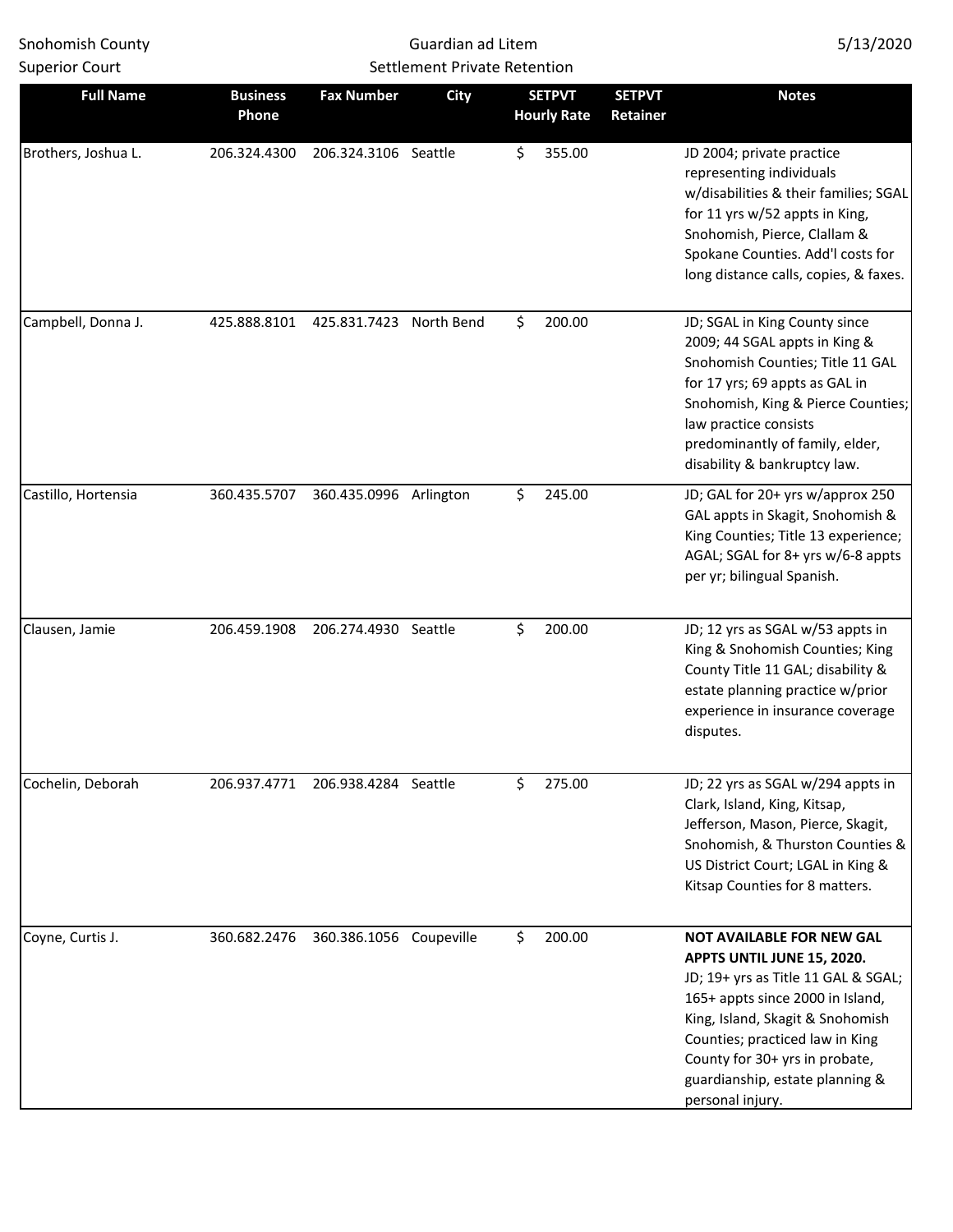| <b>Full Name</b>       | <b>Business</b><br>Phone | <b>Fax Number</b>    | <b>City</b>     | <b>SETPVT</b><br><b>SETPVT</b><br><b>Hourly Rate</b><br>Retainer |  | <b>Notes</b>                                                                                                                                                                                                                                                                                                                                                                                                                                              |
|------------------------|--------------------------|----------------------|-----------------|------------------------------------------------------------------|--|-----------------------------------------------------------------------------------------------------------------------------------------------------------------------------------------------------------------------------------------------------------------------------------------------------------------------------------------------------------------------------------------------------------------------------------------------------------|
| Dolan, Lawrence        | 425.775.5423             | 425.771.7630         | Edmonds         | \$<br>275.00                                                     |  | JD; GAL for 30+ yrs w/243 appts &<br>numerous appts as attorney for<br>AIPs; private practice in areas of<br>guardianship, elder, estate<br>planning, powers of attorney &<br>vulnerable adult actions.                                                                                                                                                                                                                                                   |
| Dunlap, Debora A.      | 425.462.4000             | 425.637.9638 Seattle |                 | \$<br>200.00                                                     |  | JD; 30+ yrs in personal injury<br>litigation; 4+ yrs as SGAL w/30+<br>appts in King, Snohomish, Skagit,<br>Pierce & Grant Counties;<br>reimbursements requested for<br>costs such as parking fees &<br>copying costs.                                                                                                                                                                                                                                     |
| Dussault, William L.E. | 206.624.2650             | 206.623.5764 Seattle |                 | \$<br>395.00                                                     |  | JD; 40+ yrs as SGAL w/500+ appts<br>as SGAL in Alaska, California,<br>Colorado, Oregon & Washington<br>w/a number of federal court appts<br>in Washington, Oregon, Illinois &<br>California; has taught 100+ CLE<br>courses in ethics & malpractice<br>locally & nationally in settlement of<br>personal injury cases; hourly rate<br>adjusted based on petition for<br>settlement of claims of minor<br>and/or IP & complexities of issues<br>presented. |
| Fisher, Carole         | 206.799.4898             | 425.688.3922         | <b>Bellevue</b> | \$<br>325.00                                                     |  | JD, RN, arbitrator; 18 yrs'<br>experience as Title 11 GAL; Minor<br>Settlement GAL for 20+ yrs w/95+<br>SGAL appts; on GAL Registries for<br>King, Kitsap, Pierce & Snohomish<br>Counties w/250+ appts; private<br>practice for 30+ yrs in personal<br>injury & medical negligence & for<br>24 yrs in contested Social Security<br>disability hearings.                                                                                                   |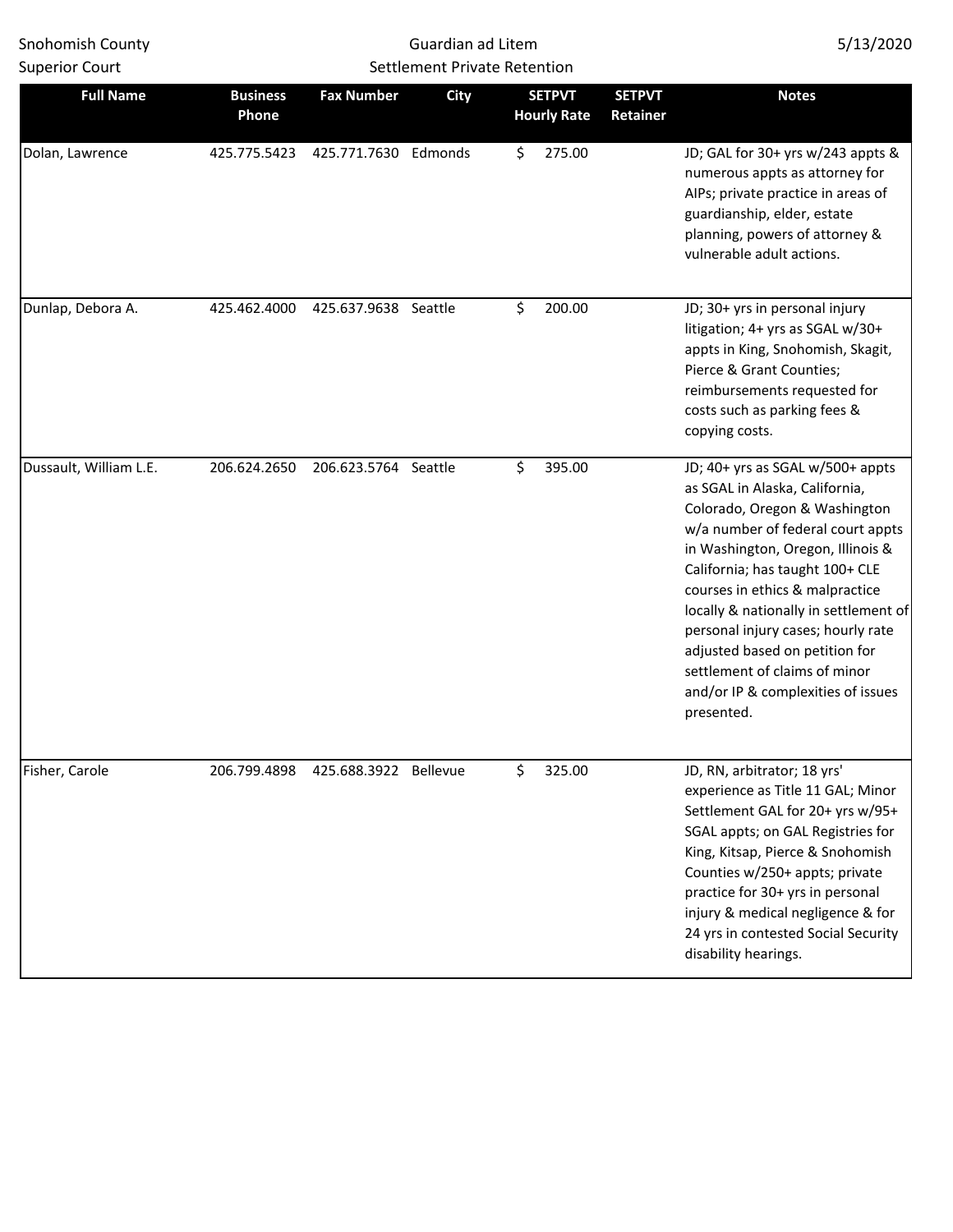| <b>Full Name</b>   | <b>Business</b><br>Phone | <b>Fax Number</b>       | <b>City</b> | <b>SETPVT</b><br><b>Hourly Rate</b> | <b>SETPVT</b><br>Retainer | <b>Notes</b>                                                                                                                                                                                                                                                                                                                                                                                                                    |
|--------------------|--------------------------|-------------------------|-------------|-------------------------------------|---------------------------|---------------------------------------------------------------------------------------------------------------------------------------------------------------------------------------------------------------------------------------------------------------------------------------------------------------------------------------------------------------------------------------------------------------------------------|
| Follis, John       | 425.252.5161             | 425.258.3345 Everett    |             | \$<br>250.00                        |                           | JD; 25+ yrs' experience in personal<br>injury for plaintiffs & defendants;<br>SGAL for 15 yrs in 100+ cases;<br>arbitrator/mediator with WAMS,<br>Seattle. SGAL rate is typically<br>\$250/hr if paid by insurance<br>company; if SGAL fee is to be paid<br>from minor's recovery, hourly rate<br>is typically \$100.                                                                                                           |
| Gill, H. Paul      | 206.684.9412             | 866.649.8833 Seattle    |             | \$<br>200.00                        |                           | LLB 1990; former primary<br>caregiver & Crown prosecutor for<br>crimes against elderly; attorney in<br>cross-border (US/Canada) private<br>practice since 2004; Title 11 GAL<br>for 11 yrs w/50+ appts in King<br>County & 14 in Snohomish County;<br>SGAL for 3 yrs w/6 appts; fluent in<br>French.                                                                                                                            |
| Godwin, Brant A.   | 206.441.9708             | 206.441.9702 Seattle    |             | \$<br>200.00                        |                           | JD w/practice in PI & construction<br>defect defense since 2003; 4 yrs as<br>SGAL in King & Snohomish<br>Counties w/approx. 45 appts.                                                                                                                                                                                                                                                                                           |
| Hansen, Stephen W. | 360.658.6580             | 360.651.6762 Marysville |             | \$<br>275.00                        |                           | JD; 39 yrs as attorney, 31 yrs of<br>experience in personal injury work;<br>10+ yrs as SGAL w/appts in King &<br>Snohomish Counties. Retainer<br>varies. Contingent fees on<br>most personal injury cases.                                                                                                                                                                                                                      |
| Hodges, Martin     | 425.210.6703             | 425.953.5688 Everett    |             | \$<br>200.00                        |                           | JD, MBA; 26 yrs of private practice<br>w/majority in personal injury<br>litigation and/or as SGAL;<br>mediated, arbitrated & litigated<br>100+ PI cases to completion &<br>closed 500+ PI cases over 26 yrs;<br>served on Snohomish County MAR<br>panel for 20+ yrs & served as MAR<br>Arbitrator on 50+ PI cases; 25+ yrs<br>as SGAL w/50+ GAL/SGAL appts in<br>Snohomish, King & Island Counties;<br>10+ yrs as Title 11 GAL. |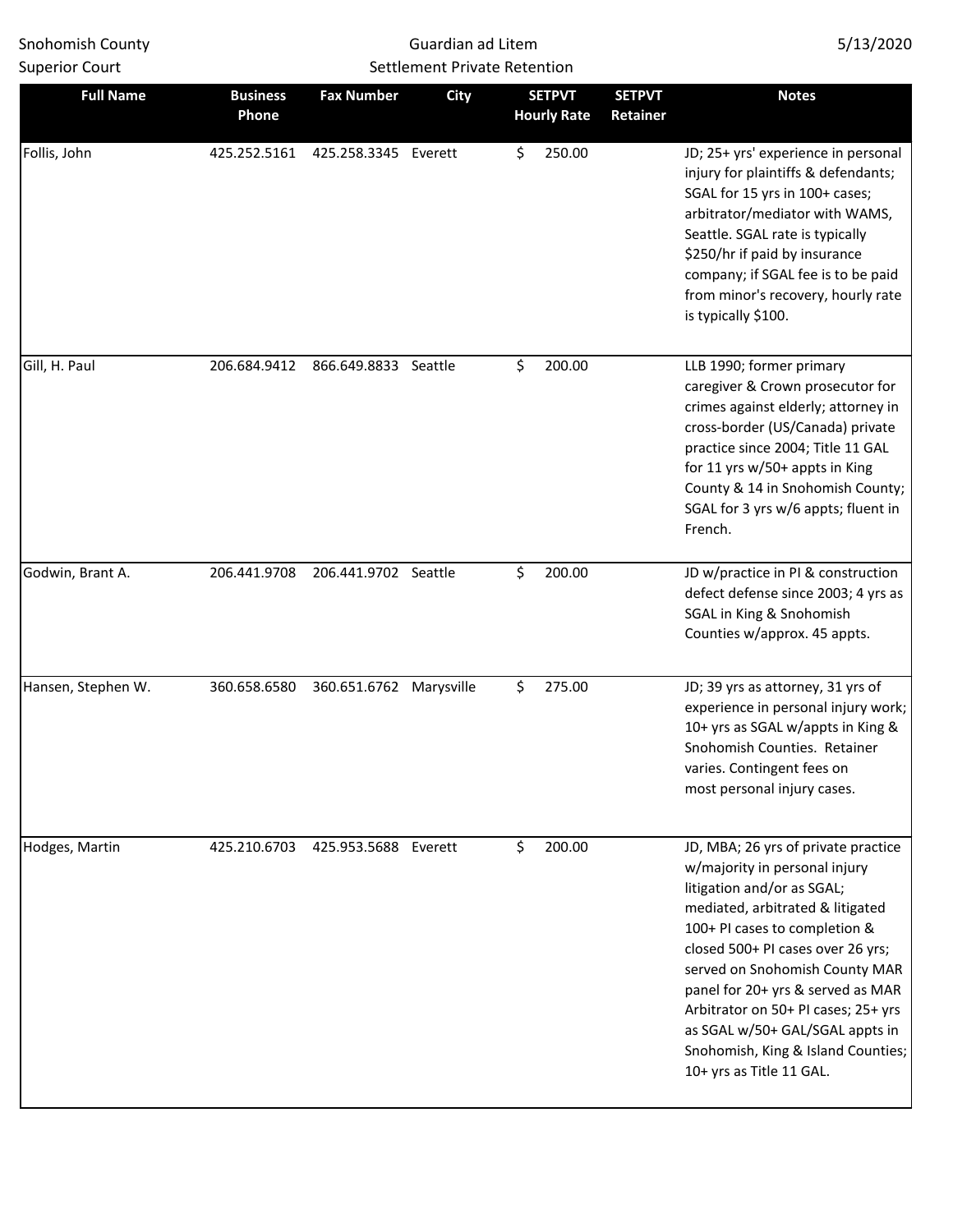| <b>Superior Court</b> |                          | <b>Settlement Private Retention</b> |             |                                     |                           |                                                                                                                                                                                                                                                                                                                                                                                                                         |
|-----------------------|--------------------------|-------------------------------------|-------------|-------------------------------------|---------------------------|-------------------------------------------------------------------------------------------------------------------------------------------------------------------------------------------------------------------------------------------------------------------------------------------------------------------------------------------------------------------------------------------------------------------------|
| <b>Full Name</b>      | <b>Business</b><br>Phone | <b>Fax Number</b>                   | <b>City</b> | <b>SETPVT</b><br><b>Hourly Rate</b> | <b>SETPVT</b><br>Retainer | <b>Notes</b>                                                                                                                                                                                                                                                                                                                                                                                                            |
| Jones, Geoffrey       | 425.259.5106             | 425.339.4145 Everett                |             | \$<br>250.00                        |                           | JD; on SGAL Registry since 1998<br>w/60+ appts; 20 yrs of minor<br>settlement practice; 20+ years as<br>GAL, Special Administrator, Special<br>Representative, Receiver and<br>attorney in estate/probate<br>matters.                                                                                                                                                                                                   |
| Juckett, Russ         | 425.339.1559             | 425.252.0798 Everett                |             | \$<br>195.00                        |                           | JD; 45 yrs of trial experience in<br>personal injury law & 25+ yrs<br>as SGAL w/many appts. Add'l costs<br>for copies/travel/investigation.                                                                                                                                                                                                                                                                             |
| Kadish, Glenn         | 425.259.1841             | 425.259.4863 Everett                |             | \$<br>250.00                        |                           | JD w/40+ yrs of experience in<br>personal injury law; 20 yrs as SGAL<br>$w/55+$ appts.                                                                                                                                                                                                                                                                                                                                  |
| Kelley, Stacey M.     | 425.243.3529             | 888.499.6754 Issaquah               |             | \$<br>200.00                        |                           | JD; SGAL in King County since 2008<br>with 60+ appts; 50% of practice<br>area in personal injury w/25+ yrs of<br>plaintiff PI experience.                                                                                                                                                                                                                                                                               |
| Kogut, B. Bradford    | 206.545.2123             |                                     | Seattle     | \$<br>275.00                        |                           | JD w/23 yr civil litigation practice;<br>Superior Court Arbitrator in 85<br>cases w/80% in PI matters; Title 11<br>& Minor Settlement GAL in King,<br>Snohomish, Island, Skagit & Pierce<br>Counties w/91 Title 11 & 35+ SGAL<br>appts; Court appointed guardian in<br>King County for 8 yrs; 21 attorney<br>for AIP appts; 4 post-trial IP atty<br>appts; 7 Probate GAL appts; 3 Trust<br>GAL appts; 10 Title 4 appts. |
| Leed, Roger M.        | 206.795.0512             |                                     | Seattle     | \$<br>300.00                        |                           | JD, in practice since 1970 handling<br>variety of PI matters w/trial<br>experience in King & Pierce<br>Counties; 17 yrs as SGAL w/30+<br>appts in King County.                                                                                                                                                                                                                                                          |
| Long, Kendra          | 425.420.2880             | 425.753.2638 Edmonds                |             | \$<br>130.00                        |                           | JD, PI attorney since 2012; prior<br>intern & paralegal w/PI firms since<br>2007.                                                                                                                                                                                                                                                                                                                                       |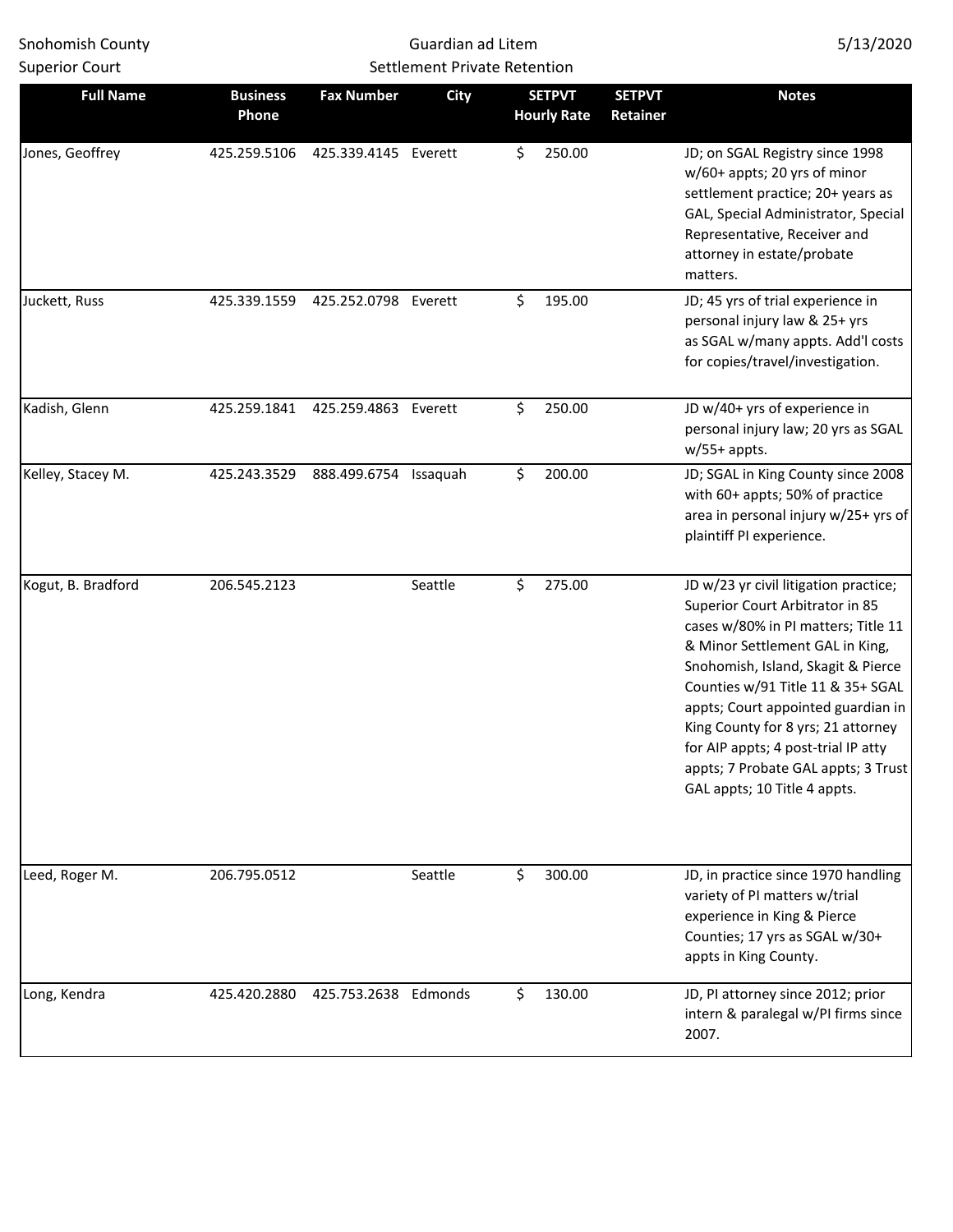| <b>Full Name</b>        | <b>Business</b><br>Phone | <b>Fax Number</b>                   | <b>City</b>     | <b>SETPVT</b><br><b>Hourly Rate</b> |        | <b>SETPVT</b><br>Retainer | <b>Notes</b>                                                                                                                                                                                                                                                                                                                                                       |
|-------------------------|--------------------------|-------------------------------------|-----------------|-------------------------------------|--------|---------------------------|--------------------------------------------------------------------------------------------------------------------------------------------------------------------------------------------------------------------------------------------------------------------------------------------------------------------------------------------------------------------|
| Lovekin, Osgood S.      | 206.447.1560             | 206.447.1523 Seattle                |                 | \$.                                 | 200.00 |                           | <b>NOT AVAILABLE FOR NEW GAL</b><br>APPTS UNTIL FURTHER NOTICE.<br>JD; 25+ yrs' experience as Title 11,<br>Title 4 & Settlement GAL w/121<br>appts in King, Snohomish & Kitsap<br>Counties; 23 yrs as SGAL w/49<br>appts in King & Snohomish<br>Counties; private practice since<br>1982 in areas of family law,<br>paternity cases, adoptions &<br>guardianships. |
| Masonholder, Megan Otis | 360.336.1000             | 360.336.6690                        | Mount Vernon \$ |                                     | 250.00 |                           | JD; 20+ yrs of experience litigating<br>PI matters both as plaintiff's<br>attorney & as defense<br>counsel; approx. 18 appts as SGAL<br>in Snohomish, Skagit &<br>Island Counties; defense counsel<br>on many matters involving<br>settlement of minors' claims;<br>Snohomish County arbitrator for<br>over a decade, primarily<br>adjudicating PI cases.          |
| Mulvihill, Michael      | 425.771.2326             | 425.771.3633 Lynnwood               |                 | \$                                  | 250.00 |                           | JD; 40+ yrs of experience in<br>personal injury practice & 20+ yrs<br>as SGAL.                                                                                                                                                                                                                                                                                     |
| Mulvihilll, Patrick     | 425.771.2326             | 425.771.3633 Lynnwood               |                 | Ś.                                  | 250.00 |                           | JD; private practice attorney since<br>2003 specializing in personal injury.                                                                                                                                                                                                                                                                                       |
| Phillips, Steven G.     |                          | 360.435.5707 360.435.0996 Arlington |                 | \$                                  |        |                           | 245.00 \$ 1,000.00 JD; 24 yrs' experience as GAL<br>w/190+ appts in Snohomish, Skagit<br>& King Counties & 5 SGAL appts;<br>private practice in family, criminal,<br>estate planning, guardianship &<br>real estate law, Social Security &<br>civil litigation.                                                                                                    |
| Radtke, Derek P.        | 425.374.4907             | 425.669.8070 Everett                |                 | \$                                  | 250.00 |                           | JD, litigation attorney 1998-2009;<br>trial attorney since 2009; 20+ yrs<br>experience in plaintiff PI; tried in<br>excess of 40 cases, 400 arbitrations<br>& 100 mediations; 2 yrs as SGAL<br>w/7 appts.                                                                                                                                                          |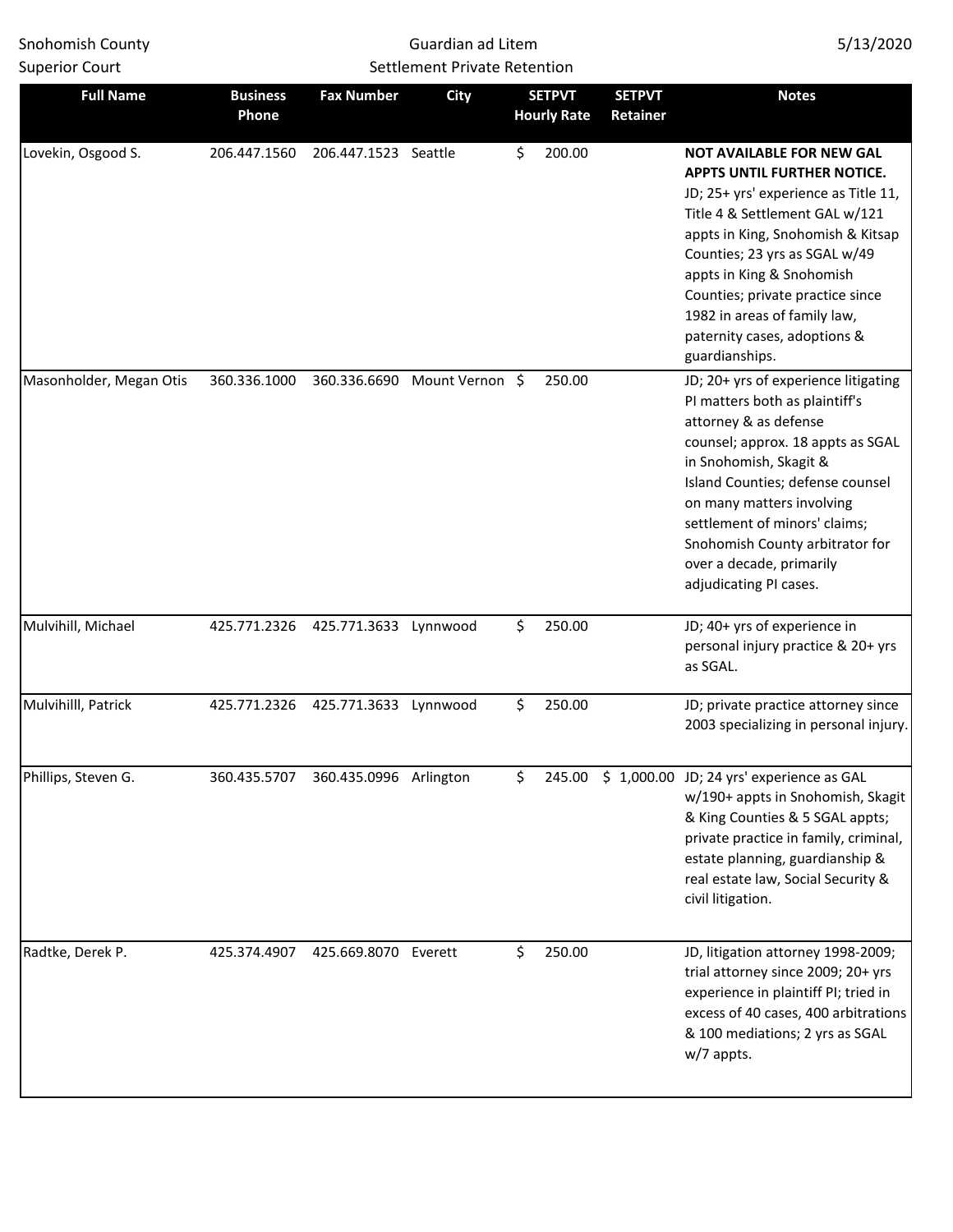| <b>Superior Court</b> |                          | <b>Settlement Private Retention</b> |             |                                     |                           |                                                                                                                                                                                                                                                                                                 |
|-----------------------|--------------------------|-------------------------------------|-------------|-------------------------------------|---------------------------|-------------------------------------------------------------------------------------------------------------------------------------------------------------------------------------------------------------------------------------------------------------------------------------------------|
| <b>Full Name</b>      | <b>Business</b><br>Phone | <b>Fax Number</b>                   | <b>City</b> | <b>SETPVT</b><br><b>Hourly Rate</b> | <b>SETPVT</b><br>Retainer | <b>Notes</b>                                                                                                                                                                                                                                                                                    |
| Read, Jo-Hanna        | 206.739.7547             | 253.244.9828 Seattle                |             | \$<br>350.00                        |                           | JD; plaintiff personal injury<br>attorney for 25+ yrs; served as<br>SGAL in 250+ cases & Title 4 GAL in<br>30+ cases in King, Kitsap &<br>Snohomish Counties.                                                                                                                                   |
| Singleton, Dalynne    | 360.568.5065             | 360.568.8092 Snohomish              |             | \$<br>300.00                        | \$                        | 600.00 JD; plaintiff's PI attorney since<br>2003; formerly PI paralegal for 20<br>yrs; served as arbitrator on 10+ PI<br>cases; 16 yrs as SGAL.                                                                                                                                                 |
| Soderland, David M.   | 206.682.0902             |                                     | Issaquah    | \$<br>200.00                        |                           | JD in private practice since 1977,<br>specializing in civil litigation with<br>emphasis on insurance defense<br>work & primary emphasis on<br>personal injury & construction<br>litigation; 8 yrs as SGAL<br>w/approx. 35 appts. in King &<br>Snohomish Counties.                               |
| Tessandore, Rico      | 425.778.9800             | 425.778.8866                        | Everett     | \$<br>250.00                        |                           | JD; 10+ years in personal injury<br>litigation as defense counsel or as<br>plaintiff's attorney; 100+ SGAL<br>appts in Whatcom, Island,<br>Snohomish & King Counties.                                                                                                                           |
| Thomas, J. Steven     | 360.568.0546             | 360.568.0544 Snohomish              |             | \$<br>225.00                        |                           | JD; 45+ yrs' experience in<br>guardianship matters & 30+ yrs as<br>SGAL; has conducted investigations<br>in both Title 11 & Minor<br>Settlement matters. GAL for 30+<br>yrs w 100+ GAL appts in Kitsap,<br>Island, Skagit & Snohomish<br>Counties. Minor Settlement GAL<br>Retainer negotiable. |
| Waxler, Loren         | 360.947.7919             | 425.252.0588 Everett                |             | \$<br>200.00                        |                           | JD; 32 yrs as GAL; served as GAL<br>in approx. 349 cases w/approx. one-<br>third of those cases as minor<br>settlement matters.                                                                                                                                                                 |
| Wiener, Bruce         | 425.271.8900             | 425.228.8493                        | Renton      | \$<br>130.00                        |                           | JD; personal injury defense<br>attorney for 9 yrs; personal injury<br>plaintiff attorney for 28 yrs in CA &<br>WA; served as GAL for 29 yrs in 75+<br>matters; also serves as mediator &<br>arbitrator.                                                                                         |